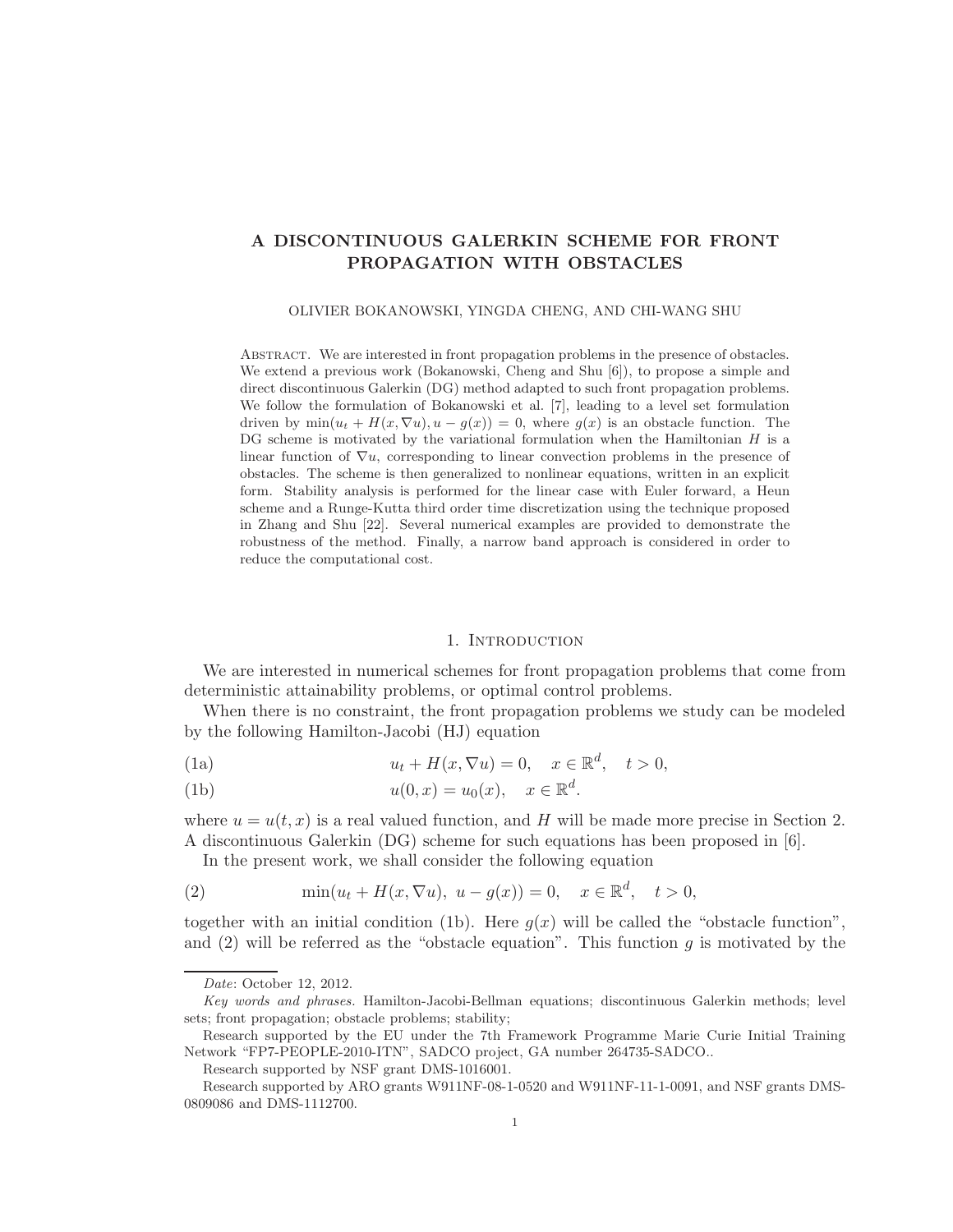modeling of constraints in the original control problem (the region  $q(x) \leq 0$  will correspond to the set of constraints).

Taking constraints in optimal control problems is not an obvious task. In the work of Soner [20], or in Frankowska et al. [14], a HJ equation characterizing the value of such problems are obtained, under different (yet restrictive) assumptions on the boundary of the set of constraints (related to "local controllability" assumptions on the problem). In Cardaliaguet et al. [10], a general characterization using a nonsmooth analysis framework (viability theory) was obtained, but the development of approximation schemes in this nonsmooth setting remains a challenging task [19, 11, 9].

Recently it was remarked in Bokanowski et al. [7] that (2) could be used to code the reachable sets of optimal control problems by using u as a level set function, and without making any particular assumption on the boundary of the set of constraints. This approach was furthermore numerically tested with finite difference schemes. It can be used to recover various objects such as the minimal time function.

Our aim here is to make use of the potential of DG schemes on such problems. The Runge-Kutta discontinuous Galerkin (RKDG) methods were originally devised to solve conservation laws, see [13] and the reference within. DG methods have many attractive features, such as flexibility with complicated geometries, ability to achieve high order accuracy using compact stencils and efficient parallel implementations. In [15, 17], DG methods were developed to solve the HJ equations based on the conservation law system satisfied by the derivatives of the solution. The design of direct DG solvers for HJ equations, however, is not an easy task, because the viscosity solution does not have the weak formulation where the design of most DG schemes rely on. In [12], a DG method for directly solving the Hamilton-Jacobi equation was developed. Extensive numerical tests have been performed for equations with linear and convex nonlinear Hamiltonians. This scheme has provable stability and error estimates for linear equations and demonstrates good convergence to the viscosity solutions for nonlinear equations. Recently, some other direct solvers have also been proposed, such as the central DG scheme [18] and the local DG scheme [21].

This paper is based on our previous work [6], where a DG scheme for HJ equations arising from front propagation was considered using the direct solver in [12]. The method was shown to have very good long time behavior, without the need of "reinitialization" because of the high precision of the method. It can resolve thin targets very well and has potentials for parallel implementation on unstructured grids.

In this paper, we propose several fully discrete and explicit DG methods for (2). These include schemes with Euler forward, second (RK2) and third order (RK3) explicit Runge Kutta time discretization. To do so, we shall use a natural and equivalent variational formulation that is already known for obstacle problems in a special case (see (3) below). Compared to traditional finite element methods for such problems, the DG scheme proposed does not require solving a nonlinear equation at each time step. Rather, the obstacles are incorporated by a simple projection step given explicitly through a comparison with the obstacle functions at Gaussian quadrature points. The scheme is shown to be compact and high order in smooth regions.

We derive stability estimates for these fully discrete schemes, in the particular case where  $H(x, \nabla u)$  is linear in  $\nabla u$  (hereafter mentioned as the "linear" case, although the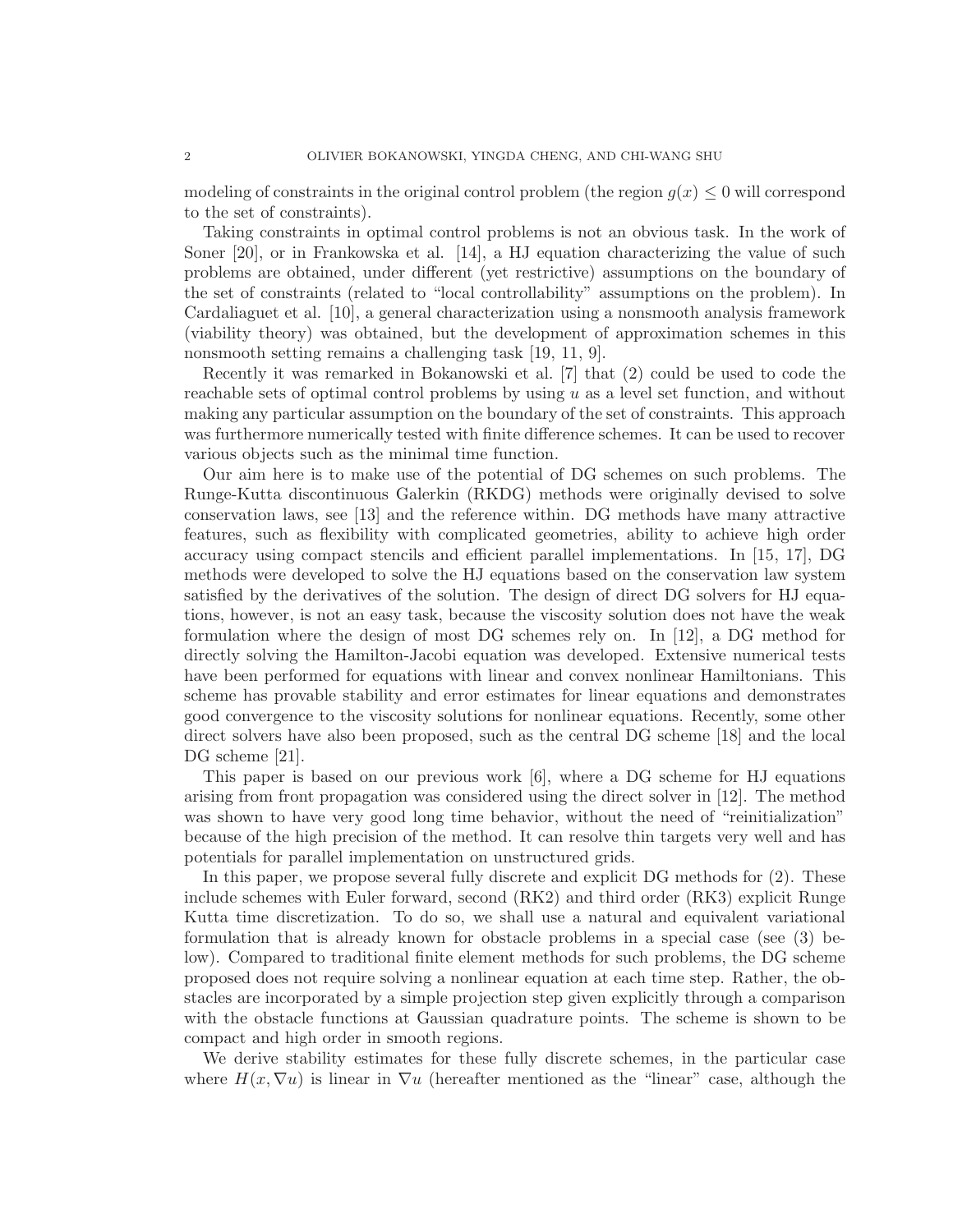equation is nonlinear because of the obstacle term), leading to an equation of the form

(3) 
$$
\min(u_t + f(x) \cdot \nabla u, \ u - g(x)) = 0, \quad x \in \mathbb{R}^d.
$$

Our strategy will be mainly to use stability estimates of Zhang and Shu [22] for linear equations, and extend them to the obstacle case (under a CFL condition such as  $\tau/h \leq$ const, where  $\tau$  and h are the time and space steps respectively, for the RK2 and RK3 schemes).

The plan of the paper is as follows. In Section 2 we present the variational formulation and discussion for the obstacle equations. We show that this formulation is equivalent to (3) in the "linear" case. In Section 3, we introduce the scheme and its motivation. Section 4 contains a proof of the stability results for the fully discrete schemes. Finally in Section 5 we give several one dimensional and two dimensional numerical examples illustrating the validity of our approach. We observe the designed high order accuracy in the smooth part of the solution and good resolution to the singularities (discontinuities in the solution derivatives). A narrow band method is also tested in the last example, showing potential speed up of the numerical method.

#### 2. The obstacle equation

2.1. Motivation for the obstacle equation. First, let us consider the following HJ equation (no obstacle):

(4a) 
$$
\varphi_t + \max_{\alpha \in \mathcal{A}} (f(\mathbf{x}, \alpha) \cdot \nabla \varphi) = 0, \quad t \ge 0, \ \mathbf{x} \in \mathbb{R}^d
$$

 $\varphi(0, \mathbf{x}) = \varphi^0(\mathbf{x}), \quad \mathbf{x} \in \mathbb{R}^d$ (4b)

where A is a non-empty compact set. This is a special case of (1) when  $H(x, \nabla \varphi)$  =  $\max_{\alpha \in \mathcal{A}} (f(\mathbf{x}, \alpha) \cdot \nabla \varphi)$ . We assume that  $f : \mathbb{R}^d \times \mathcal{A} \to \mathbb{R}^d$  is globally Lipschitz continuous in both variables x and  $\alpha$ . Then equation (4) comes from the following optimal control problem:

(5) 
$$
\varphi(t, \mathbf{x}) := \inf \{ \varphi^0(y_\mathbf{x}^\alpha(-t)), \ \alpha \in L^\infty((0, t), \mathcal{A}) \},
$$

where  $y = y_x^{\alpha}$  is the absolutely continuous solution of  $\dot{y}(\theta) = f(y(\theta), \alpha(\theta))$  for almost every  $\theta \in [-t, 0]$  and with  $y(0) = \mathbf{x}$  (see for instance Bardi and Capuzzo-Dolcetta [2]).

This model is motivated by a general type of non-isotropic front propagation problems. By front propagation we mean that we focus on the computation of the 0-level set  $\{x, \varphi(t, x) = 0\}$ . Then, Eq. (4) models the expansion of the negative region  $\mathcal{R}_t :=$  $\{x, \varphi(t, x) \leq 0\}$  with maximal possible speed, where  $f_{\alpha}$  is the set of possible dynamics [2].

Suppose now that we consider the same front propagation problem in the presence of obstacles. Let K be a given closed set of  $\mathbb{R}^d$  (the set of constraints). It represents the "allowed" region for the trajectory  $y(\theta)$ .

We look for the region  $\mathcal{R}_t$  (as well as its front  $\partial \mathcal{R}_t$ ) where now  $\varphi$  is naturally defined by

(6) 
$$
\varphi(t, \mathbf{x}) := \inf \left\{ \varphi^0(y_\mathbf{x}^\alpha(-t)), \ \alpha \in L^\infty((-t, 0), \mathcal{A}) \text{ and } y_\mathbf{x}^\alpha(\theta) \in K, \ \forall \theta \in (-t, 0) \right\}.
$$

In the case there is no trajectory satisfying the constraint  $y_{\mathbf{x}}^{\alpha}(\theta) \in K$ ,  $\forall \theta$ , we define  $\varphi(t,x) = \infty$  (we could also choose a large numerical value). It is not easy to define, in the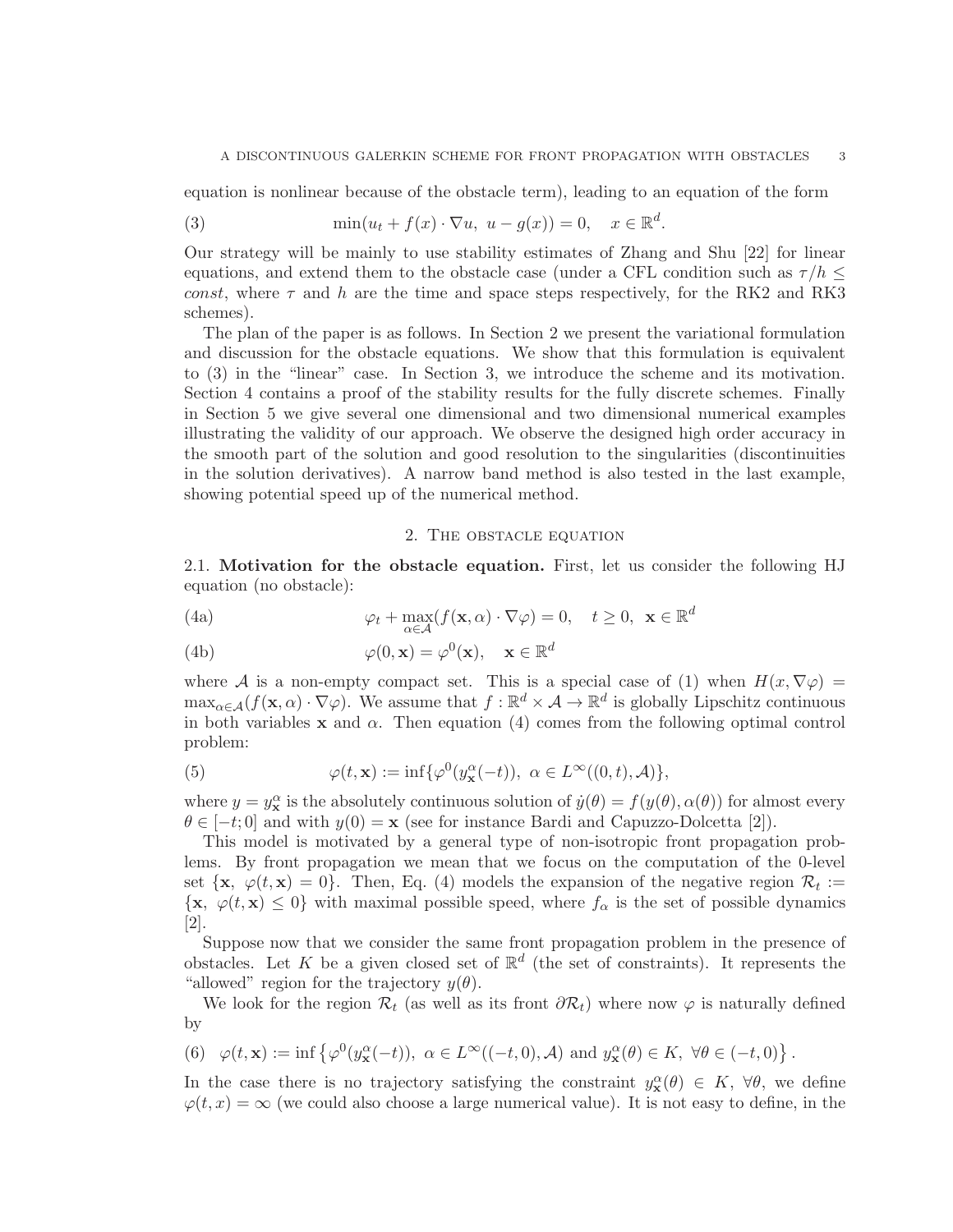general case, a PDE for  $(6)$ , in particular because  $\varphi$  is no more continuous but only lower semi continuous (however, see [8] for some tentative approaches).

To deal with this problem, the approach proposed in [7] is the following. We first set a Lipschitz continuous function  $g(x)$  such that

$$
g(x) \le 0 \Leftrightarrow x \in K
$$

(for instance  $g(x) = d_K(x)$ , the signed distance to K). Then we consider the following unconstrained problem:

(7) 
$$
u(t,x) := \inf\{\max\left(\varphi^0(y_x^{\alpha}(-t)), \max_{\theta \in (-t,0)} g(y_x^{\alpha}(\theta))\right), \ \alpha \in L^{\infty}((-t,0), \mathcal{A})\}.
$$

It is easy to see that  $u$  satisfies

$$
\mathcal{R}_t = \{x, u(t, x) \le 0\}.
$$

Furthermore we have an obstacle-like equation for  $u$ :

(8a) 
$$
\min(u_t + H(x, \nabla u), u - g(x)) = 0, \quad t > 0, x \in \mathbb{R}^d,
$$

(8b) 
$$
u(0, x) = u_0(x) := \max(\varphi^0(x), g(x)), \quad x \in \mathbb{R}^d
$$

where  $H(x, p) := \max_{a \in \mathcal{A}} f(x, \alpha) \cdot p$ . The above equation should be understood in the viscosity sense. More precisely, if  $\varphi^0$  is Lipschitz continuous, there exists a unique Lipschitz continuous function  $u$  which is a viscosity solution of  $(8)$ , and it is given by  $(7)$ . The advantage of (8) is that it gives a continuous setting approach for the front  $\partial \mathcal{R}_t$ .

Before going on, we notice that there are other known equations with continuous solution for the obstacle problem.

Remark 2.1 (Penalization approach for the obstacle problem). *We consider the problem to reach a target* C. It is known from [16] *(see also* [7]), that if we consider  $\bar{\varphi}^0 \geq 0$  such that

$$
\bar{\varphi}^0(x) = 0 \Leftrightarrow x \in \mathcal{C}
$$

 $(such \; as \; \bar{\varphi}^0(x) = d(x, C)$ , and an obstacle function  $\bar{g}$  such that

$$
\bar{g}(x) = 0 \Leftrightarrow x \in K,
$$

*(for instance,*  $\bar{g}(x) = d(x, K)$ *), then the function defined by* 

$$
\bar{u}(t,x) := \min\bigg\{\bar{\varphi}^{0}(y_x^{\alpha}(-t)) + \frac{1}{\epsilon}\int_0^t \bar{g}(y_x^{\alpha}(-\theta))d\theta, \ \alpha \in L^{\infty}([-t,0];\mathcal{A})\bigg\},\
$$

 $(where \epsilon > 0 is a small parameter) will satisfy \bar{u}(t, x) \geq 0 and also$ 

$$
\mathcal{R}_t = \{x, \ \bar{u}(t,x) = 0\}.
$$

*Now, by standard arguments (dynamic programming principle), we can show that*  $\bar{u}$  *satisfies the following PDE in the viscosity sense:*

(9) 
$$
\bar{u}_t + H(x, \nabla \bar{u}) - \frac{1}{\epsilon} \bar{g}(x) = 0, \quad t > 0, \quad x \in \mathbb{R}^d
$$

(10) 
$$
\bar{u}(0,x) = \bar{\varphi}^0(x), \quad x \in \mathbb{R}^d.
$$

*The numerical drawback of this approach is that the solution tends to increase values indefinitely with time, when*  $x \notin K$ *. Also*  $\bar{u}$  *will always have at most Lipschitz continuous regularity and will not change sign (it goes from zero to positive values) near the front*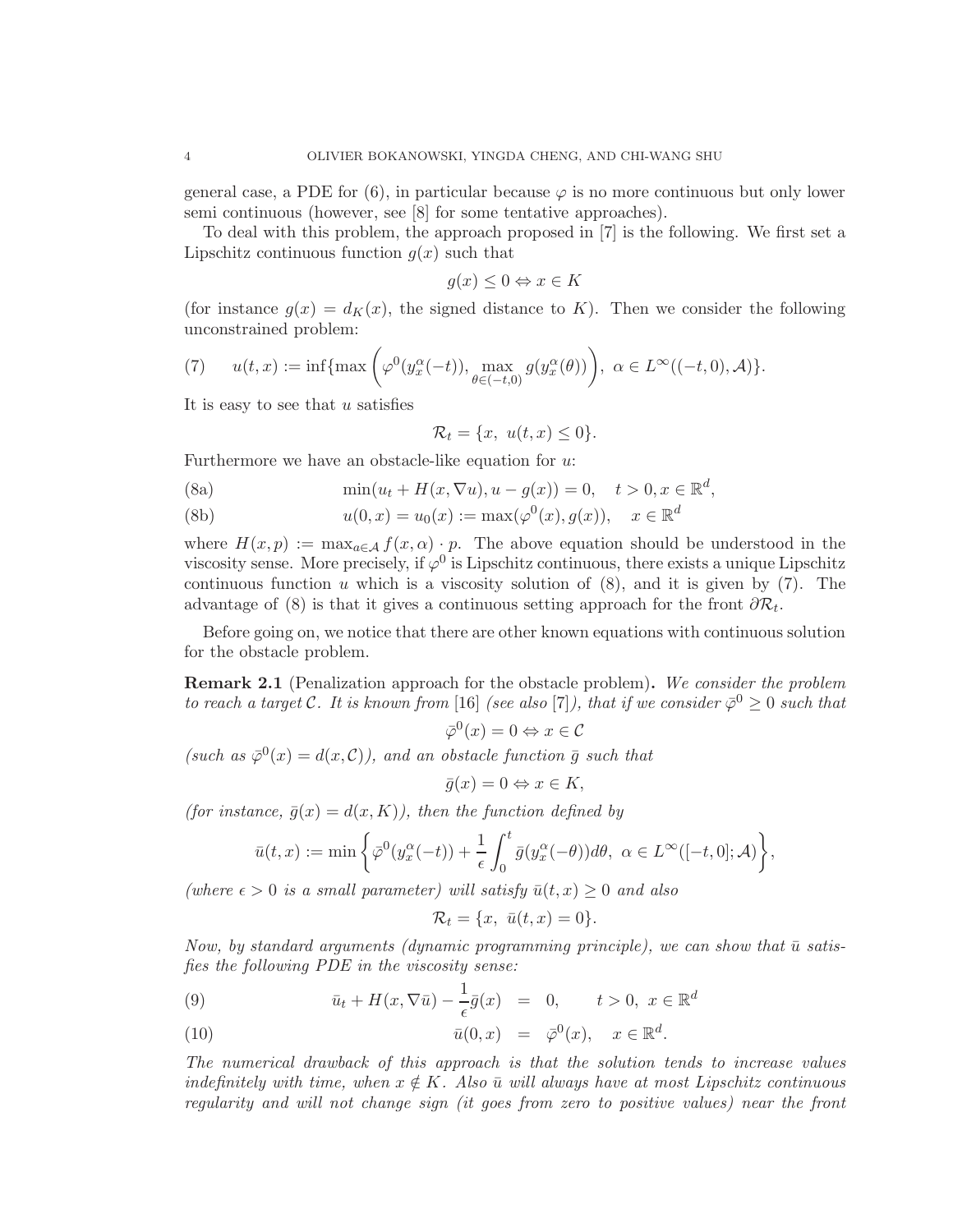∂ $\mathcal{R}_t$ , whereas in the obstacle approach we can have more regularity and in general u will *change signs at the front. We have included a numerical example (see Remark 5.1) for comparison with our approach.*

2.2. A variational formulation. Let us assume that the data  $\varphi_0$  and the function g are Lipschitz continuous, so that the solution of (8) is also Lipschitz continuous (see [3, 7], this can be obtained directly by the formula (7). We can also consider that  $u_0 = \varphi^0 \geq g$ a.e. (otherwise it suffices to replace  $\varphi^0$  by  $\max(\varphi^0, g)$ ). Hence the solution u is almost everywhere differentiable by Rademacher's Theorem: the equation is valid in the classical sense at almost every (a.e.) point. This means  $u_t + H(x, \nabla u(x)) \geq 0, u \geq g(x)$  and one of the two term is zero:  $(u_t + H(x, \nabla u(x)))(u(t, x) - g(x)) = 0$ . In particular, if (,) denotes the  $L^2$  scalar product, then

(11) 
$$
(u_t + H(., \nabla u), u - g) = 0.
$$

At this point we assume that the scalar product is finite, so that (11) makes sense (we could also consider a periodic setting on a box  $\Omega$ , with corresponding  $L^2$  scalar product).

Now, let  $V^g$  be defined by

$$
V^g = \{ v \in L^2(\mathbb{R}^d), \ v(x) \ge g(x) \text{ a.e.} \}
$$

(or, in the periodic setting to avoid technical difficulties,  $V<sup>g</sup>$  would be the set of functions  $v \in L^2_{loc}(\mathbb{R}^d)$  with periodic boundary conditions such that  $v \geq g$  a.e.) Let v be in  $V^g$ . Using the previous identity, we obtain

(12) 
$$
(u_t + H(., \nabla u), v - u) = (u_t + H(., \nabla u), v - g) \ge 0
$$

Hence we obtain a variational formulation for  $(8)$ : to find u such that, for a.e.  $t > 0$ ,

(13) 
$$
u(t,.) \ge g
$$
, and  $(u_t + H(., \nabla u), v - u) \ge 0, \quad \forall v \in V^g$ ,

and

(14) 
$$
u(0,.) = u_0.
$$

Conversely, assume that u is Lipschitz continuous and satisfies (13) for a.e.  $t > 0$ . For any Lebesgue's point a of the function  $h := u_t(t,.) + H(., \nabla u(t,.)),$  we have  $h(a) \geq 0$ . (It suffices to take  $v_{\varepsilon}(x) := u(t,x) + \frac{1}{\epsilon^d} \delta(\frac{x-a}{\epsilon})$  $\frac{-a}{\epsilon}$ ) where  $\delta$  is any function with compact support such that  $\delta \geq 0$  and  $\int_{\mathbb{R}^d} \delta(x) dx = 1$ . Then letting  $\epsilon \to 0$  we obtain  $0 \leq (h, v_{\epsilon} - u) =$  $\int h(a+\epsilon y)\delta(y)dy \to h(a)$ .) On the other hand,  $u(t, x) \ge g(x)$  a.e. by assumption. Finally, taking the test function  $v(x) = g(x)$  we obtain  $(h, u - g) = 0$ . Since both terms h and  $u-g$  are non-negative, this implies  $h(x)(u(t,x)-g(x))=0$ , a.e. We thus obtain, for a.e.  $t > 0$ ,

$$
\min(u_t + H(x, \nabla u), u - g(x)) = 0, \quad \text{a.e. } x \in \mathbb{R}^d.
$$

In general this does not prove that u is the value function given by  $(7)$ . In the following we give one particular case where this is true.

2.3. Existence and uniqueness result in the case when  $H$  is linear. Here we consider the particular "linear" case, when  $H(x, \nabla u) \equiv f(x) \cdot \nabla u$ , and the equation is thus

(15a) 
$$
\min(u_t + f(x) \cdot \nabla u, u - g(x)) = 0, x \in \mathbb{R}^d, t > 0,
$$

(15b)  $u(0, x) = u_0(x), \quad x \in \mathbb{R}^d$ .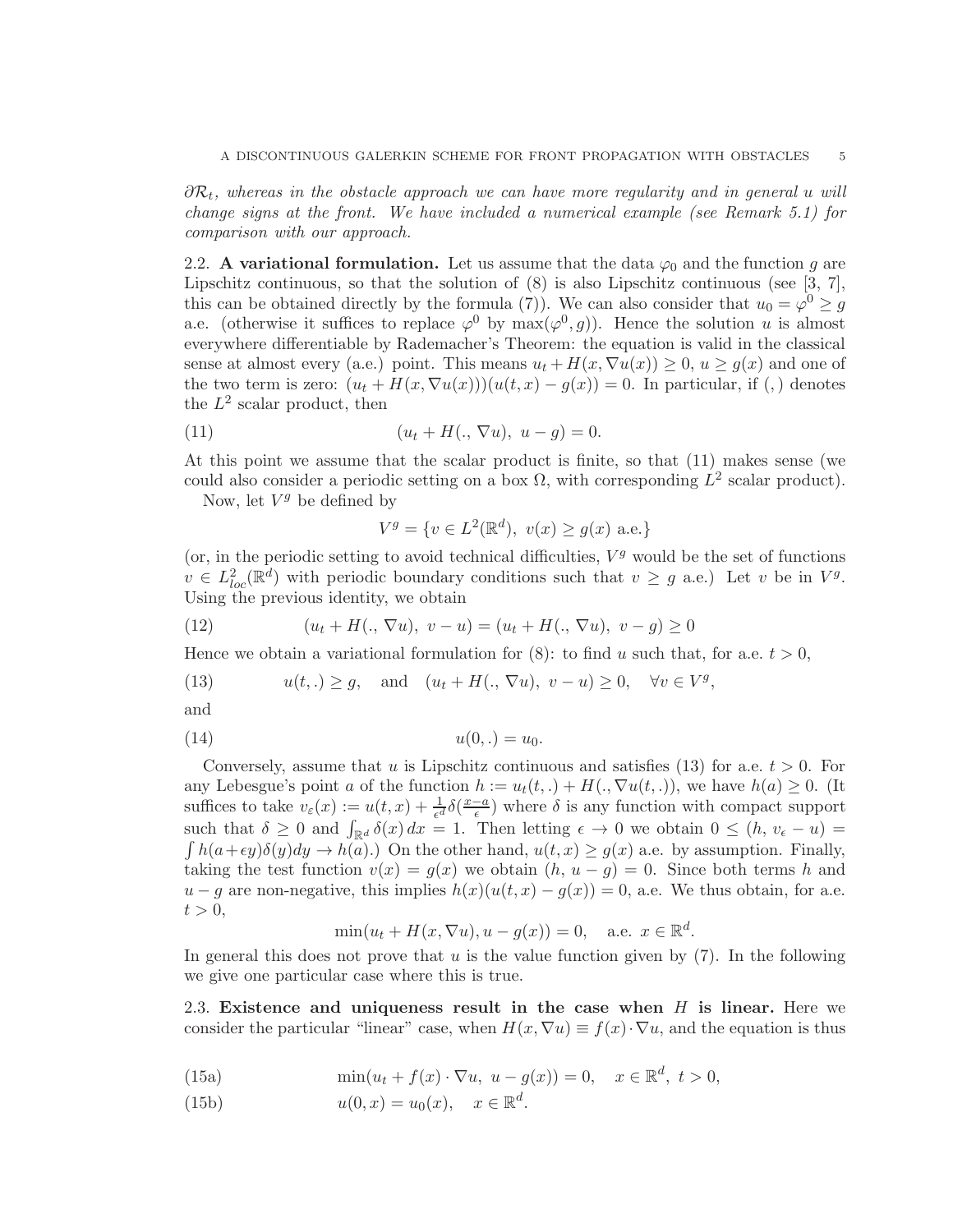(here we assume that  $u_0(x) \geq g(x)$  a.e. as before) For this problem, we remark that there is existence and uniqueness of the solution  $u$  of the variational formulation with  $u$ Lipschitz continuous (and derivatives  $u_t$  and  $\nabla u$  taken in the distributional sense). Here this variational formulation becomes: find  $u$  Lipschitz continuous such that

(16a) 
$$
u(t,.) \ge g
$$
, and  $(u_t + f(x) \cdot \nabla u, v - u) \ge 0$ ,  $\forall v \in V^g$ , a.e.  $t > 0$ ,

and

$$
(16b) \t\t u(0,.) = u_0
$$

First let us notice that such a problem was already considered for instance in [4] for minimal time problems and in the particular case when  $q(x) \equiv 0$  (see also [5]). To show the existence of a solution of (15), one can consider for instance formula (7) and proceed as in the previous section to check that it is a solution. To prove uniqueness, let us consider two solutions  $u_1$  and  $u_2$  of (16), and let  $w = u_2 - u_1$ . Then considering (16a) for  $u = u_1$  with test function  $v = u_2(t,.)$ , and the same (16a) for  $u = u_2$  with test function  $v = u_1(t,.)$ and by taking the difference, we obtain

$$
(w_t + f \cdot \nabla w, w) \le 0
$$

Hence, using Stoke's formula,

$$
\frac{d}{dt}(w, w) \leq 2(-w, f \cdot \nabla w) = \int f(x) \cdot \nabla (w^2) dx
$$

$$
= -\int \text{div}(f(x)) w^2 dx
$$

$$
\leq C(w, w),
$$

for some constant  $C \geq 0$ . Then using a Gronwall Lemma we deduce that  $(w, w)$  $e^{Ct}(w(0), w(0)) = 0$ , thus  $w \equiv 0$  and  $u_2 \equiv u_1$ .

Hence we have shown the equivalence between the "min" formulation of the obstacle problem (15) (or (7)), and the variational formulation (16).

Note that the affine case, where  $H(x, \nabla u) \equiv f(x) \cdot \nabla u + q(x)$  for some functions f and q, could be treated in the same way.

## 3. A DG finite element method for the obstacle problems

In this section, we formulate a DG finite element method for the obstacle problem (2). To motivate our scheme, we first consider (2) when the Hamiltonian is a linear function of  $\nabla u$ .

3.1. A one-dimensional model problem with a linear Hamiltonian. We consider the following one-dimensional model problem on the interval  $I$  with periodic boundary conditions:

(17) 
$$
\min(u_t + u_x, \ u - g(x)) = 0.
$$

The domain  $I = \bigcup_{1 \leq j \leq N} I_j$ , where  $I_j = [x_{j-\frac{1}{2}}, x_{j+\frac{1}{2}}]$ .  $h_j = x_{j+\frac{1}{2}} - x_{j-\frac{1}{2}}$ , and  $h = \max_j h_j$ . The finite element space  $V_h := \{v_h, v_h|_{I_j} \in \mathbb{P}^k, \forall j\}$ , where  $\mathbb{P}^k$  is the set of polynomials of degree less than or equal to k.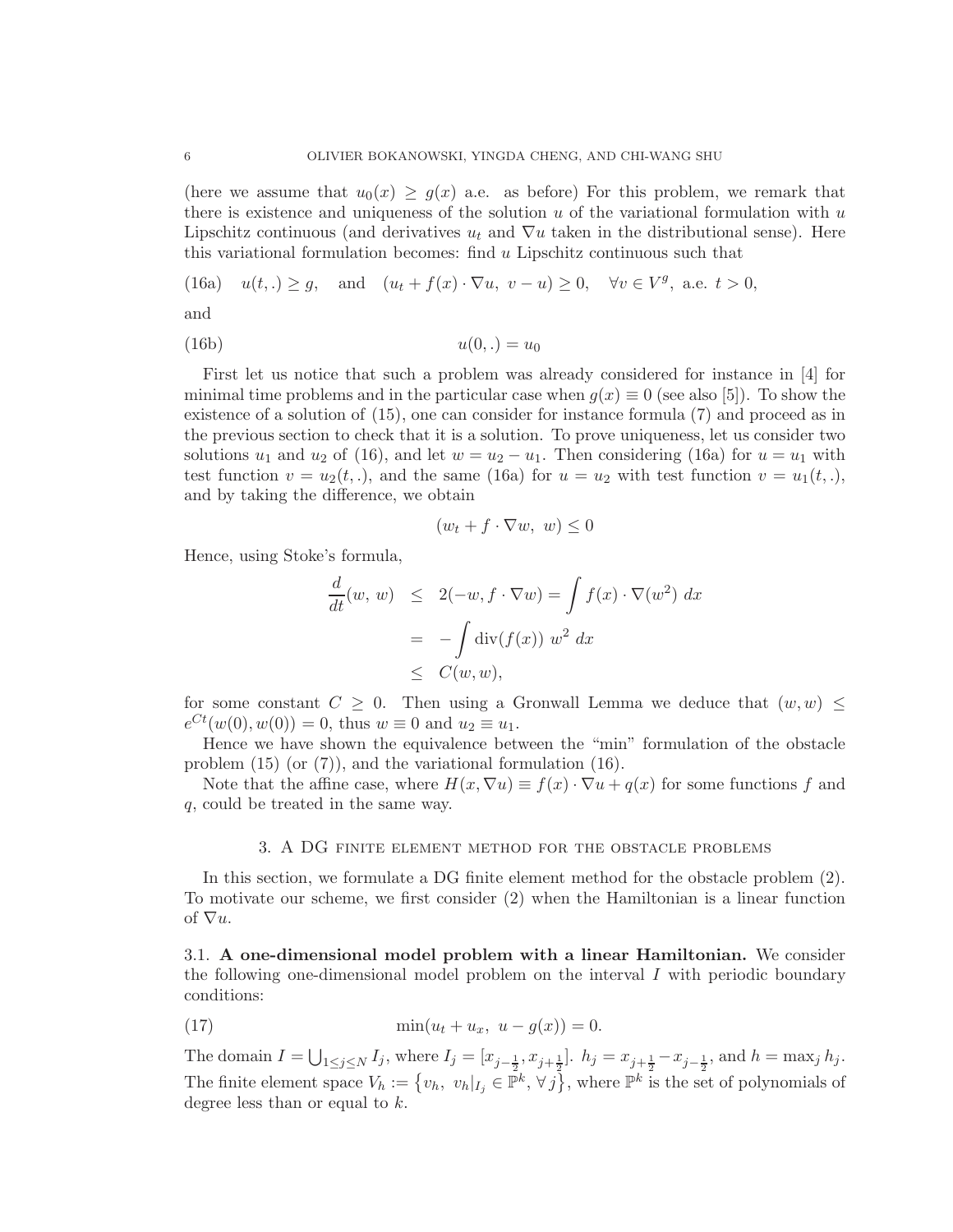For the unconstrained problem  $u_t + u_x = 0$ , the standard DG scheme with forward Euler time discretization can be written as: to find  $u_h^{n+1} \in V_h$ , such that

(18) 
$$
(u_h^{n+1} - u_h^n, v_h) - \tau \mathcal{H}(u_h^n, v_h) = 0, \quad \forall v_h \in V_h.
$$

Here  $\tau$  is the time step,  $(\phi, \varphi) = \int_I \phi \varphi \, dx$  and

(19) 
$$
\mathcal{H}(\phi,\varphi) = \sum_{j} \int_{I_j} \phi \, \varphi_x \, dx + \sum_{j} \phi_{j+\frac{1}{2}}^{-} [\varphi]_{j+\frac{1}{2}},
$$

where  $[\varphi] = \varphi^+ - \varphi^-$  denotes the jump of the function  $\varphi$  at cell interface  $x_{j+\frac{1}{2}}$ .

Now we propose a DG scheme for  $(17)$  with forward Euler discretization as follows: to find  $u_h^{n+1} \in V_h^g$  $h^g$ , such that

(20) 
$$
(u_h^{n+1} - u_h^n, v_h - u_h^{n+1}) - \tau \mathcal{H}(u_h^n, v_h - u_h^{n+1}) \ge 0, \quad \forall v_h \in V_h^g.
$$

The space  $V_h^g$  $\mathcal{F}_h^g := \left\{ v_h \in V_h, \, , v_h(x_\alpha^j) \geq g(x_\alpha^j), \, \forall \, j, \alpha \right\}, \text{where } \{x_\alpha^j\}_{\alpha=1}^{k+1} \text{ are the } (k+1) \text{ Gauss-} \}$ ian points on cell  $I_j$ ,  $j = 1, ..., N$ . Clearly, (20) can be viewed as a discrete version of (13). The choice for the finite element space  $V_h^{\hat{g}}$  $h_h^g$  and the Gaussian points will be elaborated more later in this section.

The scheme (20) is now well defined but hard to implement because of the inequality and the non-standard space  $V_h^g$  $h<sup>rg</sup>$ . To address this difficulty, the main idea of our approach is to rewrite (20) in an equivalent form that is closely related to the unconstrained scheme (18). Now we define  $\varphi^j_\alpha(\cdot)$  to be Lagrange polynomials on  $I_j$ , such that  $\varphi^j_\alpha(x^j_\beta)$  $\delta_{\beta}^{\jmath}$ ) =  $\delta_{\alpha\beta}$ . Then  $u_h^n|_{I_j} = \sum_{\alpha=1}^{k+1} u_\alpha^{n,j} \varphi_\alpha^j(x)$ , where  $u_\alpha^{n,j}$  is the point value of  $u_h^n$  at  $x_\alpha^j$ . Define the vector  $U^{n,j} = \{u_1^{n,j}$  $_{1}^{n,j},u_{2}^{n,j}$  $\{u_1^{n,j}, \ldots, u_{k+1}^{n,j}\},$  and  $U^n = \{U^{n,1}, U^{n,2}, \ldots, U^{n,N}\}\$  then (18) can be written equivalently as:

(21) 
$$
\forall V \in \mathbb{R}^{k+1}, \quad (U^{n+1,j}M - U^{n,j}A^j - U^{n,j-1}B^j, V) = 0
$$

with  $(V, W) := \sum_{\alpha=1}^{k+1} V_{\alpha} W_{\alpha}$ . M is the mass matrix and  $M_{\alpha\beta} = (\varphi_{\alpha}^{j}, \varphi_{\beta}^{j})$  $\lambda_{\beta}^{j}/h_{j} = w_{\alpha} \delta_{\alpha\beta}$ where  $w_{\alpha} > 0$  is the Gaussian weight.  $A^{j}$  and  $B^{j}$  are  $(k+1) \times (k+1)$  matrices, depending on the mesh size  $h_j$ . Since (21) holds for any  $V \in \mathbb{R}^{k+1}$ , we obtain

$$
U^{n+1,j}M - U^{n,j}A^j - U^{n,j-1}B^j = 0,
$$

which can be equivalently written as

$$
U^{n+1} = F(U^n).
$$

Now, we consider the scheme (20). Denote  $G^j_\alpha = g(x^j_\alpha)$ , then

$$
V_h^g = \{ \varphi \in V_h, \text{ such that } \varphi(x_\alpha^j) \ge G_\alpha^j \text{ for all } j, \alpha \}.
$$

We define a vector  $V \geq G$  if all the element of V is greater than the corresponding element in G. (20) can be written in the vector form as: to find  $U^{n+1} \geq G$  such that

(22) 
$$
\forall V \ge G, \quad (U^{n+1,j}M - U^{n,j}A^j - U^{n,j-1}B^j, V - U^{n+1,j}) \ge 0
$$

Using the fact that M is positive and diagonal, taking  $V = U^{n+1}$  except on interval  $I_j$ and for an index  $\alpha$ , we obtain

$$
(23) \qquad \forall V_{\alpha}^{j} \ge G_{\alpha}^{j}, \quad (w_{\alpha} U_{\alpha}^{n+1,j} - (U^{n,j} A^{j} + U^{n,j-1} B^{j})_{\alpha}^{j}) (V_{\alpha}^{j} - U_{\alpha}^{n+1,j}) \ge 0.
$$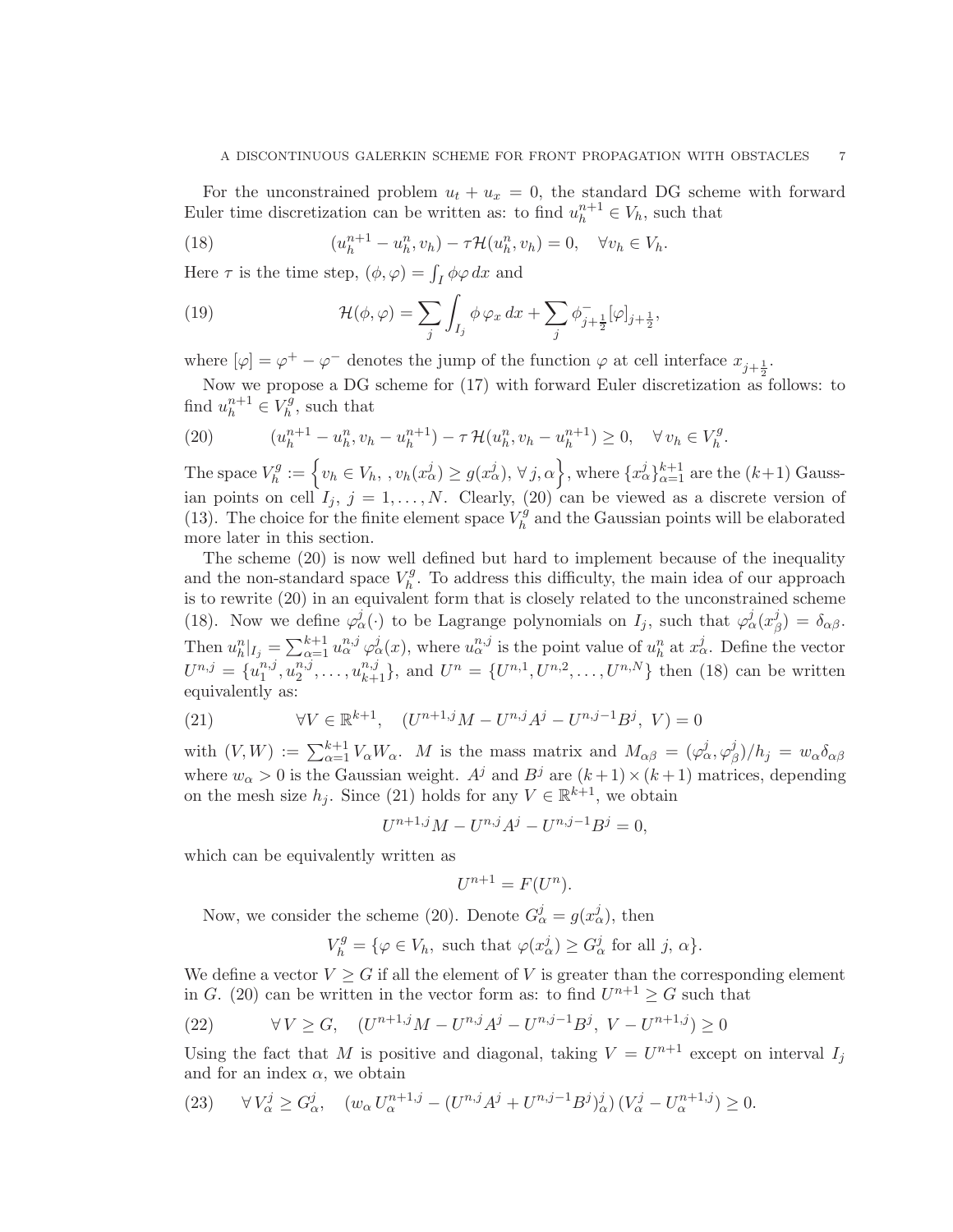Hence  $w_{\alpha} U_{\alpha}^{n+1,j} - (U^{n,j}A^j + U^{n,j-1}B^j)_{\alpha}^j \geq 0$ , for all  $\alpha, j$ , by taking  $V_{\alpha}^j$  large enough. Since  $U^{n+1} \geq G$ , we have

$$
(w_{\alpha} U_{\alpha}^{n+1,j} - (U^{n,j} A^j + U^{n,j-1} B^j)_{\alpha}^j) (G_{\alpha}^j - U_{\alpha}^{n+1,j}) \le 0.
$$

On the other hand, let  $V^j_\alpha = G^j_\alpha$  in (23),

$$
(w_{\alpha} U_{\alpha}^{n+1,j} - (U^{n,j} A^j + U^{n,j-1} B^j)_{\alpha}^j) (G_{\alpha}^j - U_{\alpha}^{n+1,j}) \ge 0.
$$

Hence,

$$
(w_{\alpha} U_{\alpha}^{n+1,j} - (U^{n,j} A^j + U^{n,j-1} B^j)_{\alpha}^j) (G_{\alpha}^j - U_{\alpha}^{n+1,j}) = 0.
$$

This implies  $U_{\alpha}^{n+1,j} \geq \frac{1}{w_{\alpha}}$  $\frac{1}{w_\alpha}(U^{n,j}A^j+U^{n,j-1}B^j)_\alpha^j = F(U^n)_\alpha^j$  and  $U_\alpha^{n+1,j} \geq G_\alpha^j$  and one of the two inequalities must be an equality. Thus,

(24) 
$$
U_{\alpha}^{n+1,j} = \max(F(U^n)_{\alpha}^j, G_{\alpha}^j).
$$

Conversely this last equation implies also (22). In conclusion, the DG scheme in (20) is equivalent to (24), i.e. we can

(1) compute  $\tilde{u}_h^{n+1}$  $h^{n+1}$  from solving the unconstrained problem  $u_t + u_x = 0$  by the standard DG method, namely to solve

$$
(\tilde{u}_h^{n+1} - u_h^n, v_h) - \tau \mathcal{H}(u_h^n, v_h) = 0, \quad \forall v_h \in V_h
$$

(2) "The Projection Step". Take the maximum of  $\tilde{u}_h^{n+1}$  $h^{n+1}$  and  $g(x)$  at the Gaussian points,

$$
u_{\alpha}^{n+1,j} := \max\left( (\tilde{u}_h)_{\alpha}^{n+1,j}, G_{\alpha}^j \right).
$$

Then recover  $u_h^{n+1}$  $h^{n+1}$  from those point values.

Remark 3.1. *We can clearly see that the construction of the equivalent scheme (24) relies heavily on the fact that* M *is a diagonal matrix. In general, if* M *is not diagonal, we can not deduce a simple form as in (24). This justifies the choice of Gaussian points in the finite element space*  $\hat{V}_h^g$ h *.*

Remark 3.2. *The variational approach for the obstacle problem is known and has been used for instance for finance options (American options), see* [1]*. Usually, working with continuous elements leads to a non trivial non linear equation to solve at each time step (even for the "explicit euler" scheme), of the form* min(Mx−b, x−g) = 0 *(componentwise). The use of the DG scheme for the obstacle problem is new (to our best knowledge), as well as the fact that it simplifies significantly the implementation by taking the maximum at the Gaussian points.*

3.2. The DG scheme for general obstacle problems. We now formulate a DG finite element method for the general obstacle problems (2). Without loss of generality, we focus on the case of  $d = 2$ , i.e., two-dimensional problems.

3.2.1. The DG scheme for the unconstrained problem in piecewise  $Q^k$  space. First, we review a DG scheme for the unconstrained problem (1) proposed in our previous work [6]. We restrict our attention to the case of Cartesian grids. The main feature of the scheme below is the choice of the finite element space  $V_h$  as piecewise  $Q^k = \mathbb{P}^k \otimes \mathbb{P}^k$  space and a new entropy fix criteria adapted for this space. We motivate this choice in the next subsection.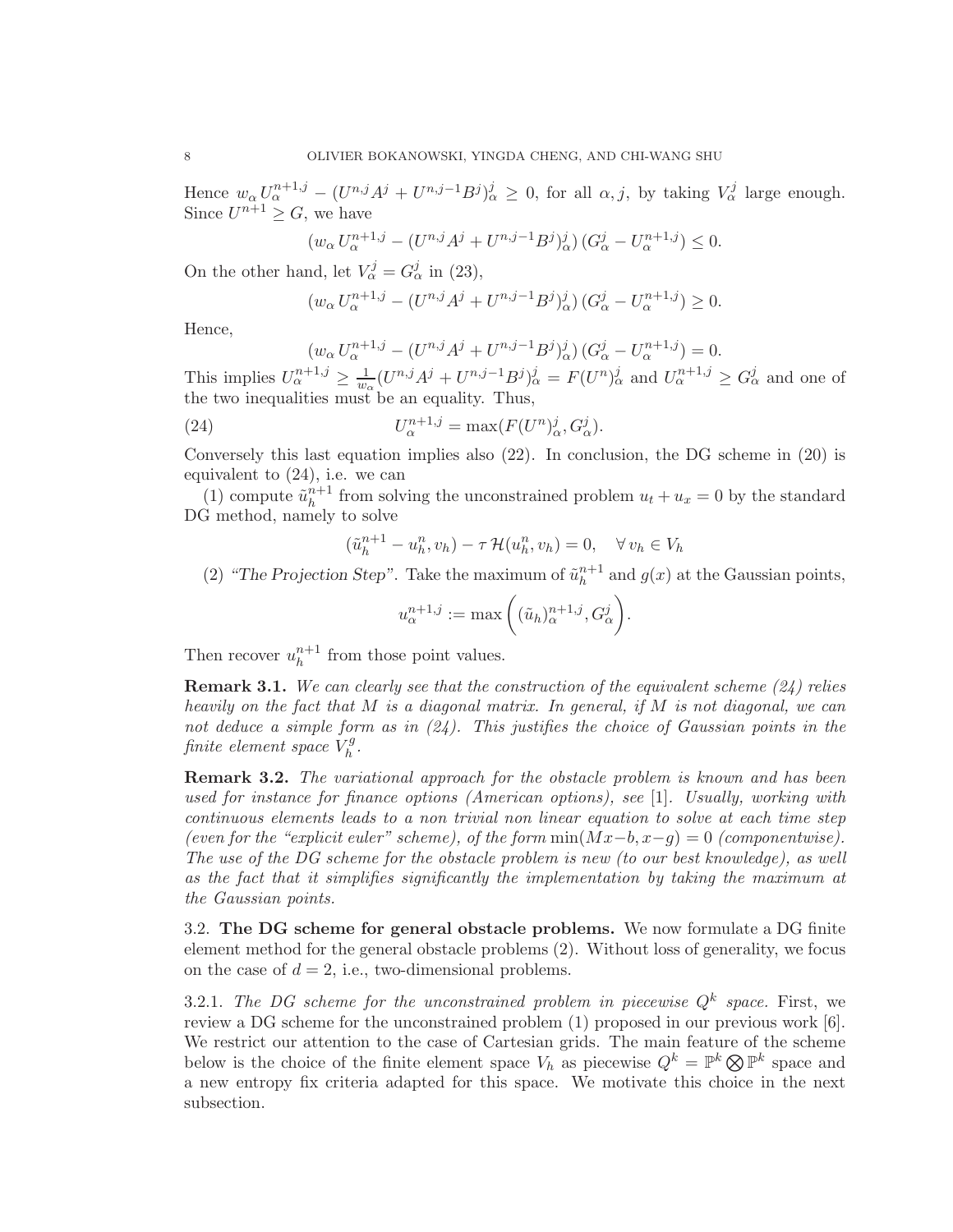The two-dimensional Hamilton-Jacobi equation is given by

(25) 
$$
\varphi_t + H(\varphi_x, \varphi_y, x, y) = 0, \qquad \varphi(x, y, 0) = \varphi^0(x, y)
$$

Suppose the domain of computation is  $[a, b] \times [c, d]$ . We shall use rectangular meshes defined as

(26) 
$$
a = x_{\frac{1}{2}} < x_{\frac{3}{2}} < \ldots < x_{N_x + \frac{1}{2}} = b, \qquad c = y_{\frac{1}{2}} < y_{\frac{3}{2}} < \ldots < y_{N_y + \frac{1}{2}} = d
$$

and

(27) 
$$
I_{i,j} = [x_{i-\frac{1}{2}}, x_{i+\frac{1}{2}}] \times [y_{j-\frac{1}{2}}, y_{j+\frac{1}{2}}], \quad J_i = [x_{i-1/2}, x_{i+1/2}], \quad K_j = [y_{j-1/2}, y_{j+1/2}]
$$

$$
J_{i+1/2} = [x_i, x_{i+1}], \quad K_{j+1/2} = [y_j, y_{j+1}], \quad i = 1, \dots N_x, \quad j = 1, \dots N_y,
$$

where  $x_i = \frac{1}{2}(x_{i-\frac{1}{2}} + x_{i+\frac{1}{2}})$ , and  $y_j = \frac{1}{2}(y_{j-1/2} + y_{j+1/2})$ . We define the approximation space as

(28) 
$$
V_h = \{v : v|_{I_{i,j}} \in Q^k(I_{i,j}), i = 1, \dots N_x, j = 1, \dots N_y\}
$$

where  $Q^k(I_{i,j})$  denotes all polynomials of degree at most k in x and y on  $I_{i,j}$ . Let us denote  $H_1 = \frac{\partial H}{\partial \varphi_2}$  $\frac{\partial H}{\partial \varphi_x}$  and  $H_2 = \frac{\partial H}{\partial \varphi_y}$  $\frac{\partial H}{\partial \varphi_y}$ . In the cell  $I_{i,j}$  we define

$$
H_{1,min}^{\varphi_h,i}(y) := \min\left(0, \min_{x \in J_{i+1/2}} H_1(\partial_x \varphi_h(x, y), \overline{\partial_y \varphi_h}(x, y), x_{i+1/2}, y)\right)
$$
  

$$
H_{1,max}^{\varphi_h,i}(y) := \max\left(0, \max_{x \in J_{i-1/2}} H_1(\partial_x \varphi_h(x, y), \overline{\partial_y \varphi_h}(x, y), x_{i-1/2}, y)\right)
$$

and

$$
H_{2,min}^{\varphi_h,j}(x) := \min\left(0, \min_{y \in K_{j+1/2}} H_2(\overline{\partial_x \varphi_h}(x, y), \partial_y \varphi_h(x, y), x, y_{j+1/2})\right)
$$
  

$$
H_{2,max}^{\varphi_h,j}(x) := \max\left(0, \max_{y \in K_{j-1/2}} H_2(\overline{\partial_x \varphi_h}(x, y), \partial_y \varphi_h(x, y), x, y_{j-1/2})\right)
$$

where we have used the notations

$$
\overline{\partial_x \varphi_h} = \frac{1}{2} \left( (\partial_x \varphi_h)^+ + (\partial_x \varphi_h)^- \right), \qquad \overline{\partial_y \varphi_h} = \frac{1}{2} \left( (\partial_y \varphi_h)^+ + (\partial_y \varphi_h)^- \right).
$$

Here and below, the superscript  $+$  is used to denote the right (in x direction) or top (in y direction) limit of the function, whereas, the superscript − is used to denote the left (in x direction) or bottom (in y direction) limit of the function.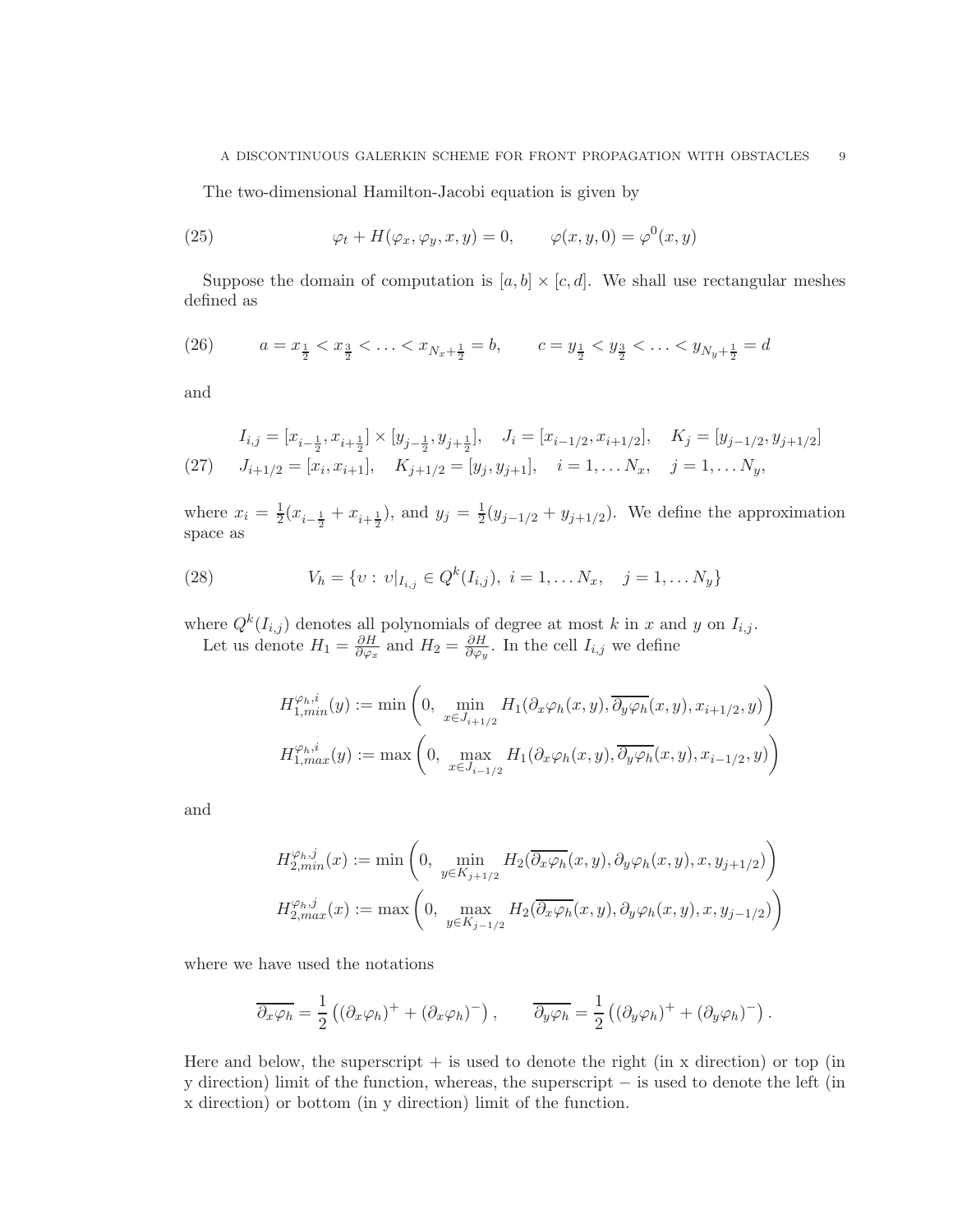Then the scheme introduced in [12] is: find  $\varphi_h(x, y, t) \in V_h$ , such that

(29)  
\n
$$
0 = \int_{I_{i,j}} (\partial_t \varphi_h(x, y, t) + H(\partial_x \varphi_h(x, y, t), \partial_y \varphi_h(x, y, t), x, y)) v_h(x, y) dx dy
$$
\n
$$
+ \int_{K_j} H_{1, min}^{\varphi_h, i}(y) [\varphi_h](x_{i + \frac{1}{2}}, y) v_h(x_{i + \frac{1}{2}}, y) dy
$$
\n
$$
+ \int_{K_j} H_{1, max}^{\varphi_h, i}(y) [\varphi_h](x_{i - \frac{1}{2}}, y) v_h(x_{i - \frac{1}{2}}, y) dy
$$
\n
$$
+ \int_{J_i} H_{2, min}^{\varphi_h, j}(x) [\varphi_h](x, y_{j + \frac{1}{2}}) v_h(x, y_{j + \frac{1}{2}}) dx
$$
\n
$$
+ \int_{J_i} H_{2, max}^{\varphi_h, j}(x) [\varphi_h](x, y_{j - \frac{1}{2}}) v_h(x, y_{j - \frac{1}{2}}^+) dx
$$

holds for any  $v_h \in V_h$ , where we have also denoted  $[\varphi_h](x_{i+\frac{1}{2}}, y) := \varphi_h(x_{i+\frac{1}{2}}^+)$  $_{i+\frac{1}{2}}^{+},y)-\varphi_{h}(x_{i+\frac{1}{2}}^{-})$  $\frac{1}{i+\frac{1}{2}}, y$ and  $[\varphi_h](x, y_{j+\frac{1}{2}}) := \varphi_h(x, y_{j+\frac{1}{2}}^+) - \varphi_h(x, y_{j+\frac{1}{2}}^-).$ 

Because the solution is discontinuous at interfaces of cells, reconstructions are needed. Along the normal direction of the interface, we would use the  $L^2$  reconstructed information of the partial derivatives as in the one dimensional case. Tangential to the interface, the average of the partial derivatives from the two neighboring cells is used. The reconstruction process is described in [12].

For general nonlinear equations, a suitable entropy correction is necessary to guarantee the stability of the scheme. The criteria for the violation of entropy condition are simple and are described below. We say the entropy condition is violated at  $(x_{i\pm \frac{1}{2}}, y)$ , if

$$
H_1(\partial_x\varphi_h(x_{i\pm\frac{1}{2}}^-,y),\partial_y\varphi_h(x_{i\pm\frac{1}{2}}^-,y),x_{i\pm\frac{1}{2}},y)<0
$$

and

$$
H_1(\partial_x \varphi_h(x^+_{i\pm\frac{1}{2}},y), \partial_y \varphi_h(x^+_{i\pm\frac{1}{2}},y), x_{i\pm\frac{1}{2}},y) > 0.
$$

Similarly, the entropy condition is violated at  $(x, y_{j\pm \frac{1}{2}})$ , if

$$
H_2(\partial_x\varphi_h(x,y_{j\pm\frac{1}{2}}^-),\partial_y\varphi_h(x,y_{j\pm\frac{1}{2}}^-),x,y_{j\pm\frac{1}{2}})<0
$$

and

$$
H_2(\partial_x \varphi_h(x, y_{j \pm \frac{1}{2}}^+), \partial_y \varphi_h(x, y_{j \pm \frac{1}{2}}^+), x, y_{j \pm \frac{1}{2}}) > 0.
$$

The entropy correction described below will degenerate to at most second order when the entropy correction is performed. In order to avoid unnecessary corrections, we add one additional constraint. We will only do the above entropy fix if

$$
H(\partial_x \varphi_h(x_i, y_j), \partial_y \varphi_h(x_i, y_j), x_i, y_j)) > \epsilon,
$$

where  $\epsilon$  is a small number which is taken as  $10^{-3}$  in our numerical experiments.

Below we outline an improved version of entropy fix over [6]. For cell  $I_{i,j}$ , if the entropy condition is violated, we cast it into four categories.

(1) If the entropy condition is violated at the right boundary points  $(x_{i+\frac{1}{2}}, y)$ , and  $\varphi_h(x_{i+\frac{1}{2}}^+, y)$  is not in the interval between  $\varphi_h(x_i, y)$  and  $\varphi_h(x_{i+1}, y)$ , then replace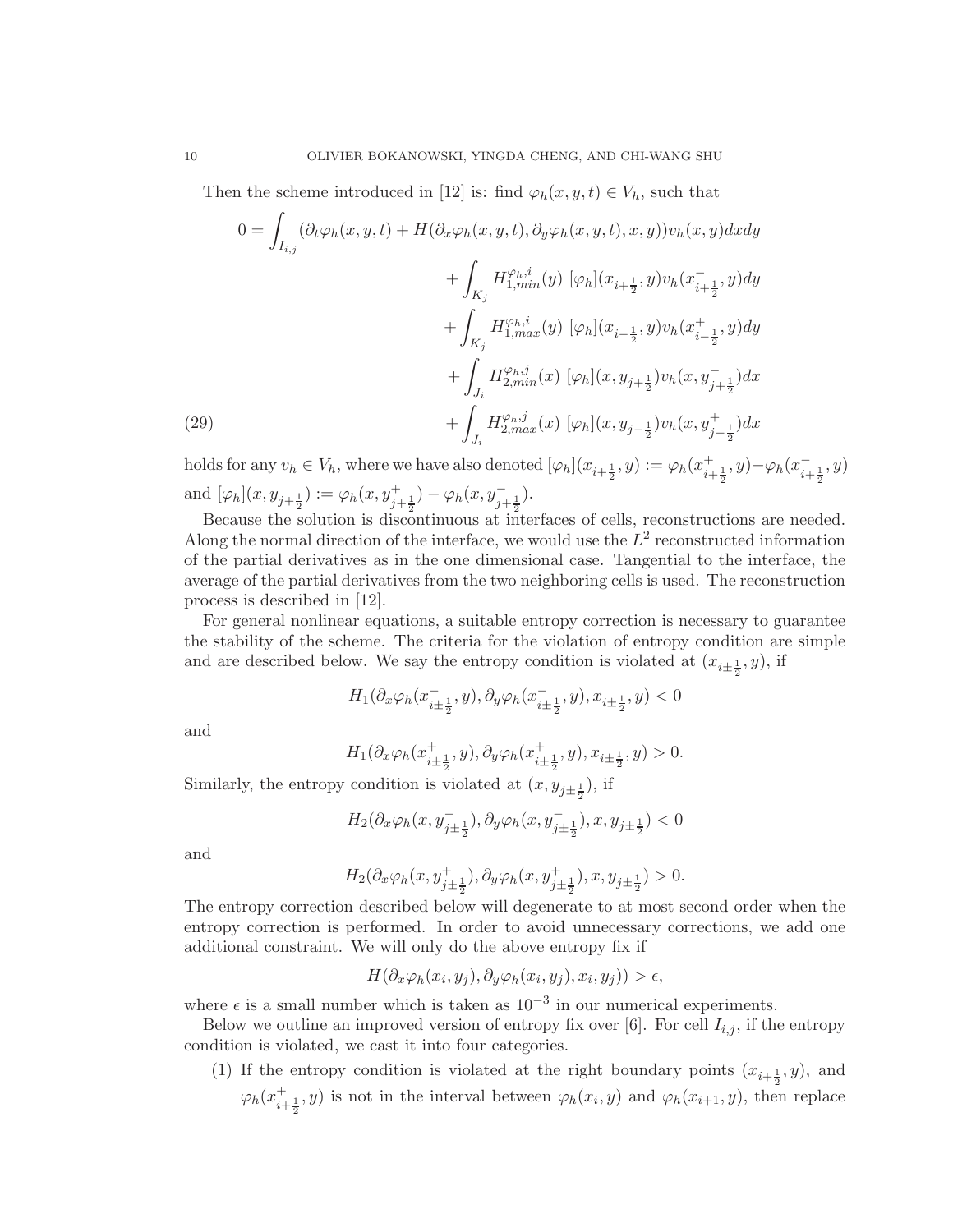the term  $[\varphi_h](x_{i+\frac{1}{2}}, y)$  in (29) by  $(\varphi_h(x_{i+1}, y) + \varphi_h(x_i, y))/2 - \varphi_h(x_{i+\frac{1}{2}}, y)$ . In practice, we only need to do it for the y values that are located at the Gaussian points.

- (2) If the entropy condition is violated at the left boundary points  $(x_{i-\frac{1}{2}}, y)$ , and  $\varphi_h(x_{i-\frac{1}{2}}^-, y)$  is not in the interval between  $\varphi_h(x_{i-1}, y)$  and  $\varphi_h(x_i, y)$ , then replace the term  $[\varphi_h](x_{i-\frac{1}{2}}, y)$  in (29) by  $\varphi_h(x_{i-\frac{1}{2}}, y) - (\varphi_h(x_{i-1}, y) + \varphi_h(x_i, y))/2$ . In practice, we only need to do it for the y values that are located at the Gaussian points.
- (3) If the entropy condition is violated at the top boundary points  $(x, y_{j+\frac{1}{2}})$ , and  $\varphi_h(x, y_{j+\frac{1}{2}}^+)$  is not in the interval between  $\varphi_h(x, y_j)$  and  $\varphi_h(x, y_{j+1})$ , then replace the term  $\left[\varphi_h\right](x, y_{j+\frac{1}{2}})$  in (29) by  $(\varphi_h(x, y_{j+1}) + \varphi_h(x, y_j))/2 - \varphi_h(x, y_{j+\frac{1}{2}})$ . In practice, we only need to do it for the  $x$  values that are located at the Gaussian points.
- (4) If the entropy condition is violated at the bottom boundary points  $(x, y_{j-\frac{1}{2}})$ , and  $\varphi_h(x, y_{j-\frac{1}{2}}^-)$  is not in the interval between  $\varphi_h(x, y_{j-1})$  and  $\varphi_h(x, y_j)$ , then replace the term  $[\varphi_h](x, y_{j-\frac{1}{2}})$  in (29) by  $\varphi_h(x, y_{j-\frac{1}{2}}) - (\varphi_h(x, y_j) + \varphi_h(x, y_{j-1}))/2$ . In practice, we only need to do it for the x values that are located at the Gaussian points.

Note that the main difference of the above scheme compared to the one in [6] is that we no longer look for the entropy violation in terms of the four cell boundaries. Instead, we enforce the criteria at each point along the boundaries. It turns out this scheme will be more stable especially for the  $Q^k$  polynomial space.

We remark that the scheme for the one-dimensional nonlinear Hamilton-Jacobi equation  $\varphi_t + H(\varphi_x, x) = 0$  is similar. Denoting  $H_1 = \frac{\partial H}{\partial \varphi_x}$  $\frac{\partial H}{\partial \varphi_x}$  and

$$
H_{1,min}^{\varphi_h, i} := \min\left(0, \min_{x \in J_{i+1/2}} H_1(\partial_x \varphi_h(x), x_{i+1/2})\right),
$$
  

$$
H_{1,max}^{\varphi_h, i} := \max\left(0, \max_{x \in J_{i-1/2}} H_1(\partial_x \varphi_h(x), x_{i-1/2})\right),
$$

the scheme introduced in [12] is: find  $\varphi_h(x,t) \in V_h$ , such that

(30) 
$$
0 = \int_{J_i} (\partial_t \varphi_h(x, t) + H(\partial_x \varphi_h(x, t), x)) v_h(x) dx + H_{1, min}^{\varphi_h, i} [\varphi_h] (x_{i + \frac{1}{2}}) v_h(x_{i + \frac{1}{2}}^{\top}) + H_{1, max}^{\varphi_h, i} [\varphi_h] (x_{i - \frac{1}{2}}) v_h(x_{i - \frac{1}{2}}^{\top})
$$

holds for any  $v_h \in V_h$ .

The entropy criteria is similar. We say the entropy condition is violated at  $x_{i\pm \frac{1}{2}}$ , if

 $H_1(\partial_x \varphi_h(x_{i \pm \frac{1}{2}}^{-}), x_{i \pm \frac{1}{2}}^{-}) < 0$ 

and

$$
H_1(\partial_x \varphi_h(x^+_{i\pm \frac{1}{2}}), x_{i\pm \frac{1}{2}}) > 0.
$$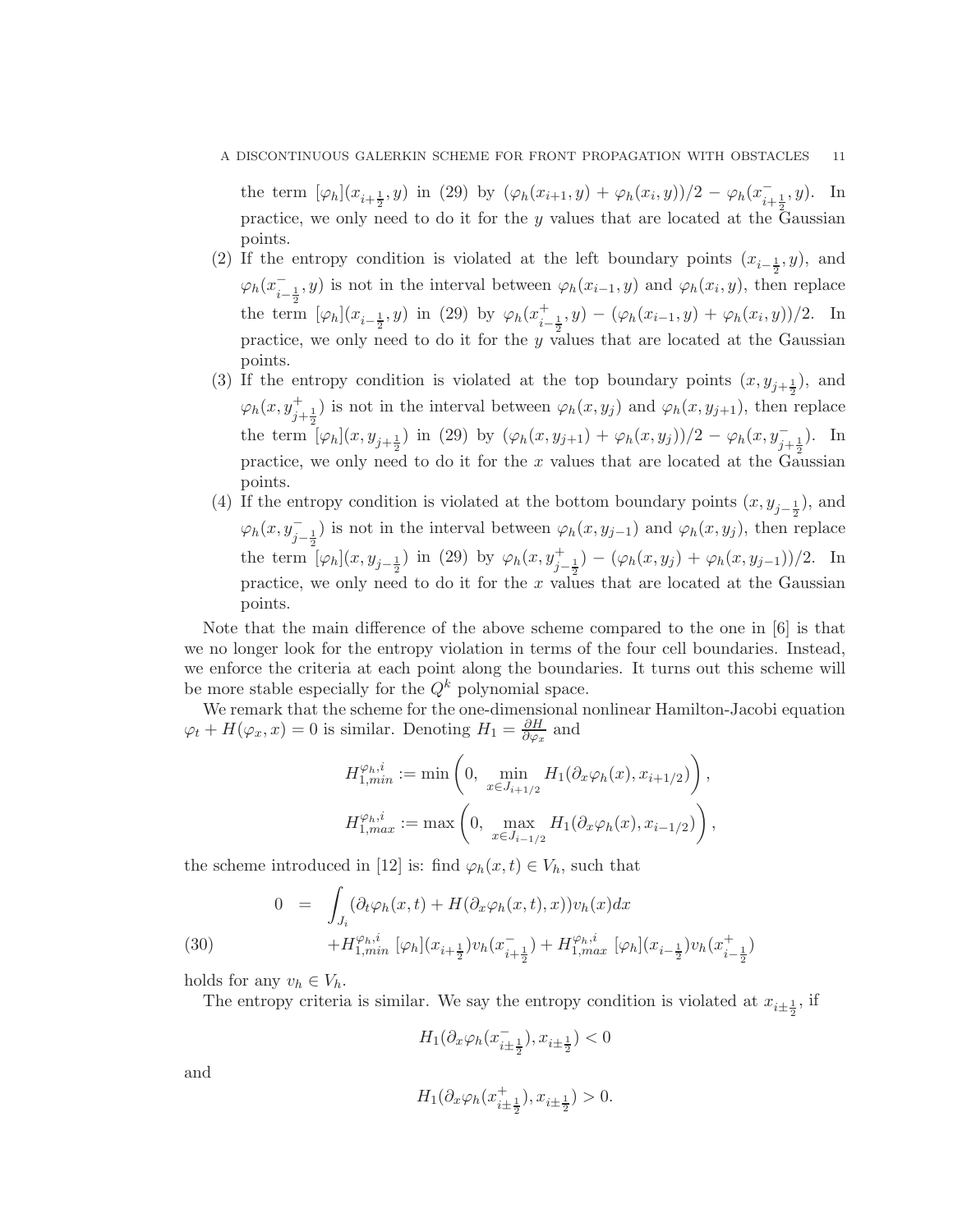We only do the above entropy fix if

$$
H(\partial_x \varphi_h(x_i), x_i)) > \epsilon,
$$

where  $\epsilon$  is a small number which is taken as  $10^{-3}$  in our numerical experiments.

If the entropy condition is violated, then the following entropy fix will be used.

- (1) If the entropy condition is violated at the right boundary point  $x_{i+\frac{1}{2}}$ , and  $\varphi_h(x_{i+\frac{1}{2}}^+)$ is not in the interval between  $\varphi_h(x_i)$  and  $\varphi_h(x_{i+1})$ , then replace the term  $[\varphi_h](x_{i+\frac{1}{2}})$ in (30) by  $(\varphi_h(x_{i+1}) + \varphi_h(x_i))/2 - \varphi_h(x_{i+\frac{1}{2}})$ .
- (2) If the entropy condition is violated at the left boundary point  $x_{i-\frac{1}{2}}$ , and  $\varphi_h(x_{i-\frac{1}{2}}^-)$  is not in the interval between  $\varphi_h(x_{i-1})$  and  $\varphi_h(x_i)$ , then replace the term  $[\varphi_h](x_{i-\frac{1}{2}})$ in (30) by  $\varphi_h(x_i^+)$  $(\varphi_h(x_{i-1}) + \varphi_h(x_i))/2.$

3.2.2. *The DG scheme for the general obstacle problems.* We propose the following DG scheme for (2) inspired by the discussion in Subsection 3.1.

At each time step from  $t^n$  to  $t^{n+1}$ ,

(1) compute  $\tilde{u}_h^{n+1}$  $h^{n+1}$  from  $u^n_h$  by solving the unconstrained problem (1) using the DG method described in the previous subsection. The time discretization can be chosen as total variation diminishing (TVD) Runge-Kutta method of arbitrary order.

(2) "The Projection Step". Take the maximum of  $\tilde{u}_h^{n+1}$  $h^{n+1}$  and  $g(x)$  at Gaussian points  $\mathbf{x}_{\alpha,\beta}^{i,j}, \ \alpha,\beta = 1,\ldots,k+1, \ i = 1,\ldots,N_x, \ j = 1,\ldots,N_y,$ 

$$
u^{n+1,i,j}_{\alpha,\beta} := \max\left( (\tilde{u}_h)_{\alpha,\beta}^{n+1,i,j}, G_{\alpha,\beta}^{i,j} \right).
$$

Then recover  $u_h^{n+1}$  $a_h^{n+1}$  from those point values. Here the notation  $\mathbf{x}_{\alpha,\beta}^{i,j} = (x_\alpha^i, y_\beta^j)$  $\beta$ ) denotes the tensor product of one-dimensional Gaussian points. The choice of piecewise  $Q^k$  space made those points natural and the mass matrix diagonal. For one-dimensional nonlinear equations, the projection step is the same as those described in Section 3.1.

For the case of linear Hamiltonians, our scheme can be written in a compact form just as in (20) in Subsection 3.1. For example, the second order Runge-Kutta (RK2) scheme for  $u_t + u_x = 0$  can be written as: to find  $u_h^{n,1}$  $_{h}^{n,1}, \tilde{u}_{h}^{n+1} \in V_h$ , such that

$$
(u_h^{n,1} - u_h^n, v_h) - \tau \mathcal{H}(u_h^n, v_h) = 0, \quad \forall v_h \in V_h
$$
  

$$
(\tilde{u}_h^{n+1} - \frac{1}{2}u_h^n - \frac{1}{2}u_h^{n,1}, v_h) - \frac{\tau}{2} \mathcal{H}(u_h^{n,1}, v_h) = 0, \quad \forall v_h \in V_h.
$$

Then the RK2 scheme for (17) is: to find  $u_h^{n,1} \in V_h$  and  $u_h^{n+1} \in V_h^g$  $h_h^{\prime g}$ , such that

(31a) 
$$
(u_h^{n,1} - u_h^n, v_h) - \tau \mathcal{H}(u_h^n, v_h) = 0, \quad \forall v_h \in V_h
$$

$$
(31b) \qquad (u_h^{n+1} - \frac{1}{2}u_h^n - \frac{1}{2}u_h^{n,1}, \ v_h - u_h^{n+1}) - \frac{\tau}{2} \mathcal{H}(u_h^{n,1}, v_h - u_h^{n+1}) \ge 0, \quad \forall \, v_h \in V_h^g.
$$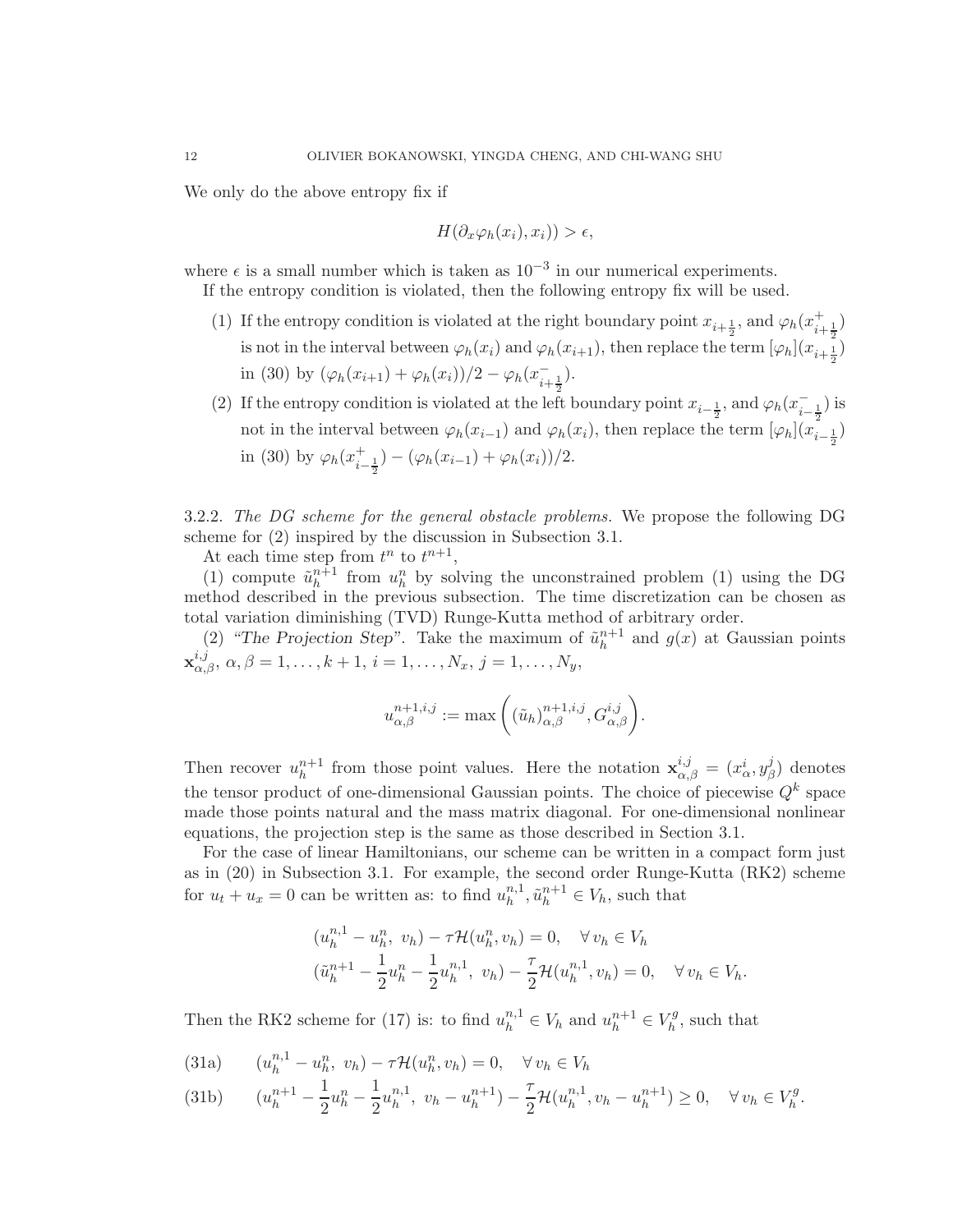The third order TVD RK scheme for  $u_t + u_x = 0$  is: to find  $u_h^{n,1}$  $_{h}^{n,1},u_{h}^{n,2}$  $_{h}^{n,2}, \tilde{u}_{h}^{n+1} \in V_h$ , such that

$$
(u_h^{n,1} - u_h^n, v_h) - \tau \mathcal{H}(u_h^n, v_h) = 0, \quad \forall v_h \in V_h
$$
  
\n
$$
(u_h^{n,2} - \frac{3}{4}u_h^n - \frac{1}{4}u_h^{n,1}, v_h) - \frac{\tau}{4}\mathcal{H}(u_h^{n,1}, v_h) = 0, \quad \forall v_h \in V_h,
$$
  
\n
$$
(\tilde{u}_h^{n+1} - \frac{1}{3}u_h^n - \frac{2}{3}u_h^{n,2}, v_h) - \frac{2\tau}{3}\mathcal{H}(u_h^{n,2}, v_h) = 0, \quad \forall v_h \in V_h.
$$

And the RK3 scheme for (17) is: to find  $u_h^{n,1}$  $h^{n,1}_h, u^{n,2}_h \in V_h$  and  $u^{n+1}_h \in V_h^g$  $h^g$ , such that

(32a)  $(u_h^{n,1} - u_h^n, v_h) - \tau \mathcal{H}(u_h^n, v_h) = 0, \quad \forall v_h \in V_h$ 

$$
(32b) \t(u_h^{n,2} - \frac{3}{4}u_h^n - \frac{1}{4}u_h^{n,1}, v_h) - \frac{\tau}{4}\mathcal{H}(u_h^{n,1}, v_h) = 0, \quad \forall v_h \in V_h,
$$

$$
(32c) \qquad (u_h^{n+1} - \frac{1}{3}u_h^n - \frac{2}{3}u_h^{n,2}, \ v_h - u_h^{n+1}) - \frac{2\tau}{3}\mathcal{H}(u_h^{n,2}, v_h - u_h^{n+1}) \ge 0, \quad \forall \, v_h \in V_h^g.
$$

The compact formulations above will be used for the stability analysis in Section 4.

### 4. Stability analysis

In this section, we will consider the stability of our proposed schemes (Euler forward, RK2 and RK3) for problems with linear Hamiltonians and periodic boundary condition as described in Subsection 3.1. Because the schemes do not have a semi-discrete version in their nature, we will analyze the schemes with associated time discretization. We focus on one-dimensional equations, although the proof can be readily generalized to the multidimensional cases.

We begin by collecting some properties of the operator  $\mathcal{H}$  in (19) that were reported in [22]. Below,  $\|\cdot\|$  denotes the  $L^2$  norm on I, and  $\|\cdot\|_{\Gamma_h}$  denotes the  $L^2$  norm on the boundaries, i.e.

$$
\|\eta\|_{\Gamma_h} = \left[ \sum_{1 \le j \le N} (\eta_{j+\frac{1}{2}}^+)^2 + (\eta_{j+\frac{1}{2}}^-)^2 \right]^{1/2}.
$$

We will also invoke the inverse inequalities for functions  $v_h$  in  $V_h$ ,

$$
||(v_h)_x|| \le \mu h^{-1}||v_h||, \quad ||v_h||_{\Gamma_h} \le \mu h^{-1/2}||v_h||,
$$

where  $||(v_h)_x|| = \left(\sum_j ||(v_h)_x||^2_{L^2(I_j)}\right)$  $\int_{0}^{1/2}$  denotes the broken Sobolev norm, and  $\mu$  is a constant that only depends on the polynomial order k.

**Lemma 4.1.** *For any*  $\phi, \varphi \in V_h$ *, we have* 

(33) 
$$
|\mathcal{H}(\phi,\varphi)| \leq \mu h^{-1} ||\phi|| \cdot ||\varphi||,
$$

*where*  $\mu$  *only depends on the polynomial order* k*. For any*  $\phi, \varphi \in V_h$ *, we have* 

(34) 
$$
\mathcal{H}(\phi,\varphi) + \mathcal{H}(\varphi,\phi) = -\sum_{1 \leq j \leq N} [\phi]_{j+\frac{1}{2}}[\varphi]_{j+\frac{1}{2}}
$$

(35) 
$$
\mathcal{H}(\phi,\phi) = -\frac{1}{2} \sum_{1 \le j \le N} [\phi]_{j+\frac{1}{2}}^2.
$$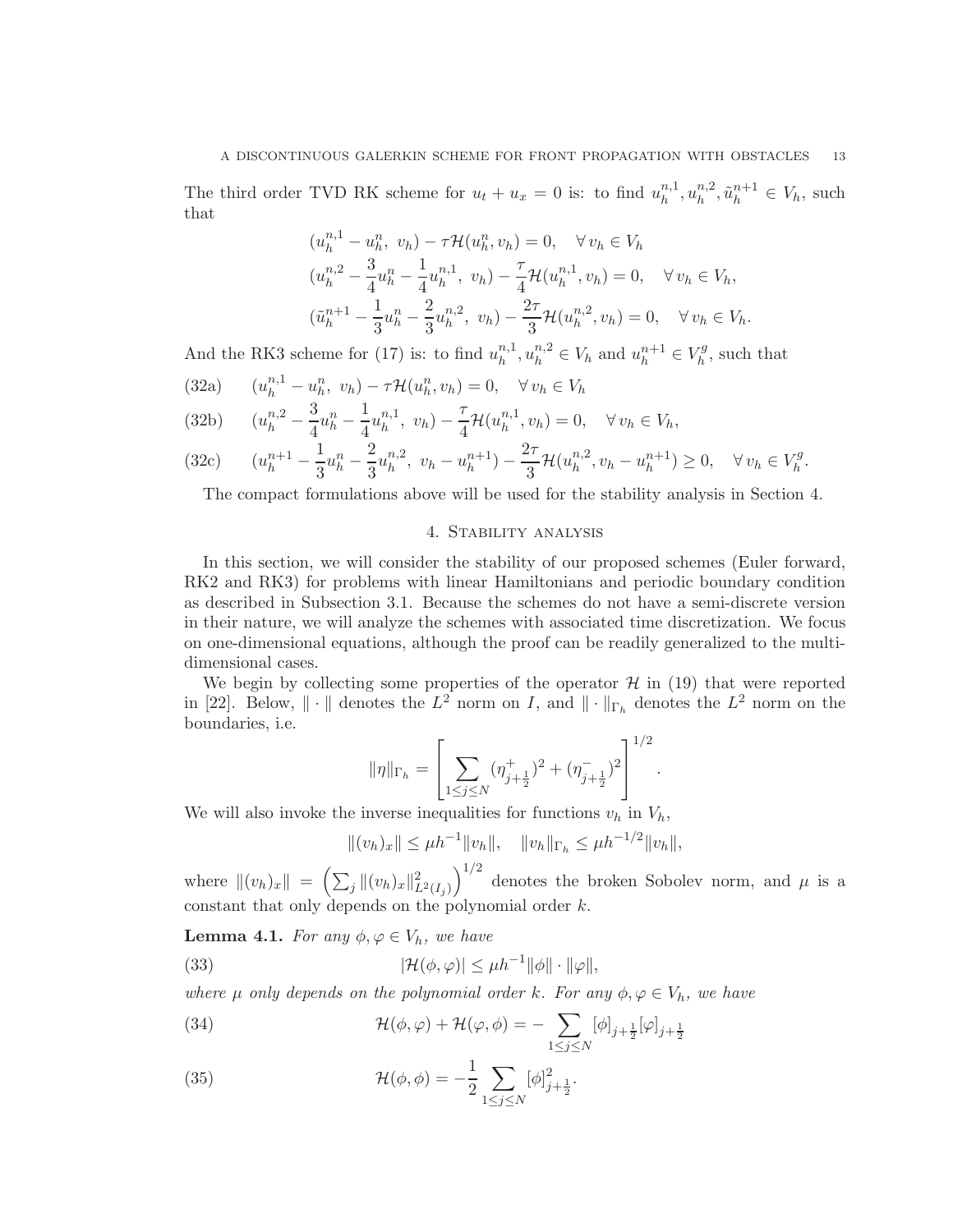Furthermore we define  $g_h$  to be the unique interpolation function of g in the space  $V_h$ , i.e.  $g_h \in V_h$  and  $g_h(x^j_\alpha) = g(x^j_\alpha)$  for all  $(j, \alpha)$ . Since g is Lipschitz continuous, we can prove that there exists a constant  $C_g^*$  such that

$$
\|g\|_{H^1}\leq C_g^*
$$

,

and

(36) 
$$
\|\epsilon_g\| + h\|(\epsilon_g)_x\| + \sqrt{h}\|\epsilon_g\|_{\Gamma_h} \leq C_g^* h,
$$

where  $\epsilon_g = g - g_h$  and  $\|(\epsilon_g)_x\| \equiv \left(\sum_j \|(\epsilon_g)_x\|_{L^2(I_j)}^2\right)^{1/2}$ .

4.1. Stability for the forward Euler scheme. In this subsection, we prove the stability for the forward Euler scheme (20). It is well known that DG schemes for conservation laws will not be stable with forward Euler time stepping and  $k \geq 1$  when  $\tau = O(h)$ . In the theorem below, we will assume  $\tau = O(h^2)$ .

**Theorem 4.1.** Let  $C_1 > 0$  be a given constant. Under the CFL condition  $\tau \leq C_1 h^2$  and *for* τ *small enough, the Euler scheme (20) is stable. In particular we have*

$$
||u_h^n - g_h||^2 \le K_{n\tau}(||u_h^0 - g_h||^2 + 1), \quad \forall n \ge 0,
$$

*where*

(37) 
$$
K_t := e^{2C't} \max(1, C't) \quad and \quad C' := C_g^*(\mu + 1) + 2C_1\mu^2.
$$

*Proof.* We have

$$
||u_h^{n+1} - u_h^{n}||^2 + ||u_h^{n+1} - g_h||^2 - ||u_h^n - g_h||^2
$$
  
=  $2(u_h^{n+1} - u_h^n, u_h^{n+1} - g_h)$   
 $\leq 2\tau \mathcal{H}(u_h^n, u_h^{n+1} - g_h)$   
(38)  
=  $2\tau \mathcal{H}(u_h^{n+1} - g_h, u_h^{n+1} - g_h) + 2\tau \mathcal{H}(g_h, u_h^{n+1} - g_h)$   
 $-2\tau \mathcal{H}(u_h^{n+1} - u_h^n, u_h^{n+1} - g_h),$ 

where the inequality follows from the scheme (20) by choosing the test function  $v_h = g_h$ . Using (35), we can bound the first term of (38) by

$$
\mathcal{H}(u_h^{n+1} - g_h, u_h^{n+1} - g_h) = -\frac{1}{2} \sum_{1 \le j \le N} [u_h^{n+1} - g_h]^2 \le 0.
$$

To estimate the second term of (38), we write

$$
\mathcal{H}(g_h, u_h^{n+1} - g_h) = \mathcal{H}(g, u_h^{n+1} - g_h) - \mathcal{H}(\epsilon_g, u_h^{n+1} - g_h).
$$

Since  $q$  is Lipschitz continuous, by  $(34)$ ,

$$
\mathcal{H}(g, u_h^{n+1} - g_h) = -\mathcal{H}(u_h^{n+1} - g_h, g) = -(u_h^{n+1} - g_h, g_x)
$$
  
\n
$$
\leq ||u_h^{n+1} - g_h|| ||g_x|| \leq C_g^* ||u_h^{n+1} - g_h||.
$$

Then, using  $(33)$  and  $(36)$ ,

$$
|\mathcal{H}(\epsilon_g, u_h^{n+1} - g_h)| \leq \frac{\mu}{h} \|\epsilon_g\| \|u_h^{n+1} - g_h\|
$$
  

$$
\leq C_g^* \mu \|u_h^{n+1} - g_h\|.
$$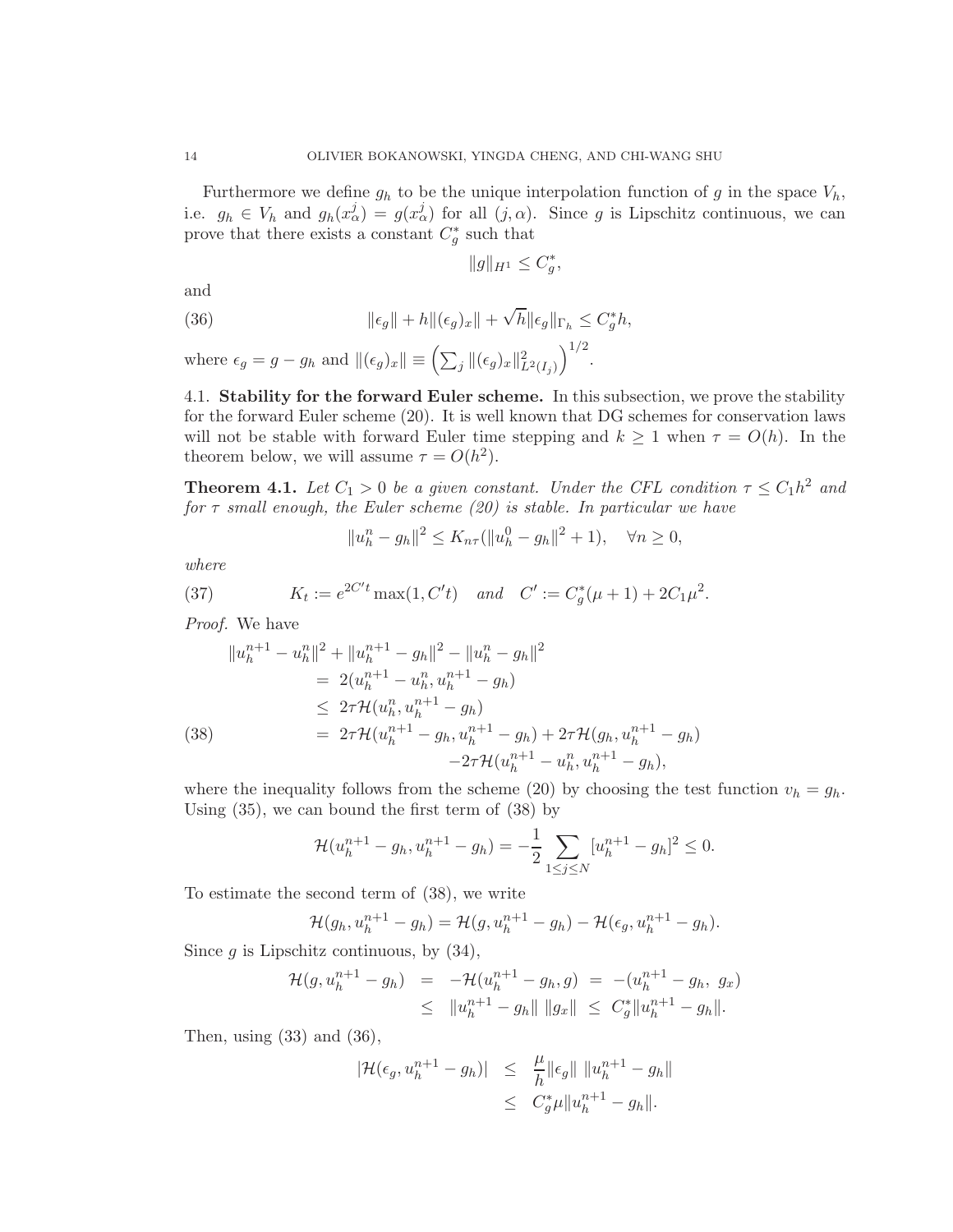Putting everything together, using again (33) and Cauchy-Schwartz inequalities, we obtain

$$
||u_h^{n+1} - u_h^{n}||^2 + ||u_h^{n+1} - g_h||^2 - ||u_h^n - g_h||^2
$$
  
\n
$$
\leq \frac{2\mu\tau}{h} ||u_h^{n+1} - u_h^{n}|| ||u_h^{n+1} - g_h|| + 2C_g^*(\mu + 1)\tau ||u_h^{n+1} - g_h||
$$
  
\n(39) 
$$
\leq \frac{1}{\mu} ||u_h^{n+1} - u_h^{n}||^2 + \frac{2\mu^2\tau^2}{\mu} ||u_h^{n+1} - g_h||^2 + C_g^*(\mu + 1)\tau(1 + ||u_h^{n+1} - g_h||^2)
$$

$$
(39) \leq \frac{1}{2} \|u_h^{n+1} - u_h^{n}\|^2 + \frac{2\mu}{h^2} \|u_h^{n+1} - g_h\|^2 + C_g^*(\mu + 1)\tau (1 + \|u_h^{n+1} - g_h\|^2).
$$

Hence, with the CFL condition  $\tau \leq C_1 h^2$  and denoting C' as in (37),

(40) 
$$
(1 - C'\mu)\|u_h^{n+1} - g_h\|^2 \le \|u_h^n - g_h\|^2 + C_g^*(\mu + 1)\tau.
$$

For  $\tau$  small enough we have  $\frac{1}{1-C'\tau} \leq e^{2C'\tau}$ . Therefore, by recursion

$$
||u_h^n - g_h||^2 \le e^{2C'n\tau} ||u_h^0 - g_0||^2 + C_g^*(\mu + 1)n\tau e^{2C'n\tau},
$$
  
result follows since  $C_g^*(\mu + 1) \le C'.$ 

and the desired result follows since  $C_g^*(\mu + 1) \leq C'$ 

4.2. Stability for the RK2 and RK3 schemes. The stability of the fully discrete DG scheme with RK2 and RK3 has been proved in [22]. Here we generalize some of these results to the obstacle problem.

**Theorem 4.2.** For piecewise linear approximation under the CFL condition  $\tau \leq C_1 h$ *where*  $C_1 := 4(\max(\mu, \mu^2))^{-1}$ , the RK2 scheme is stable, in particular

$$
||u_h^n - g_h||^2 \le K_{n\tau}(||u_h^0 - g_h||^2 + 1),
$$

*where*  $K_t := e^{C't} \max(1, (C_g^* + \frac{1}{4}))$  $\frac{1}{4}$ )C't) and C' := C<sub>g</sub>'(3µ + 1)(µC<sub>1</sub> + 2).

*Proof.* By the definition  $u_h^{n+1}$  $\binom{n+1}{h}(x_j^{\alpha}) = \max(\tilde{u}_h^{n+1})$  ${}_{h}^{n+1}(x_j^{\alpha}), g_h(x_j^{\alpha}))$ , we obtain

$$
|u_h^{n+1}(x_j^{\alpha}) - g(x_j^{\alpha})| \leq |\tilde{u}_h^{n+1}(x_j^{\alpha}) - g_h(x_j^{\alpha})|.
$$

From the quadrature rule, we then deduce that

$$
||u_h^{n+1} - g_h||^2 = \sum_{j,\alpha} w_{\alpha} (u_h^{n+1}(x_j^{\alpha}) - g_h(x_j^{\alpha}))^2 \le \sum_{j,\alpha} w_{\alpha} (\tilde{u}_h^{n+1}(x_j^{\alpha}) - g_h(x_j^{\alpha}))^2 = ||\tilde{u}_h^{n+1} - g_h||^2.
$$

On the other hand, from [22, Appendix], we know that for piecewise linear approximations and with the CFL condition  $\tau \leq C_1 h$ , the estimate  $\|\tilde{u}_h^{n+1}\|$  $\left\| \begin{matrix} n+1 \\ h \end{matrix} \right\| \leq \left\| u_h^n \right\|$  holds. <sup>1</sup>

Therefore,

$$
\|\tilde{u}_h^{n+1} - g_h\|^2 - \|u_h^n - g_h\|^2 + 2(\tilde{u}_h^{n+1} - u_h^n, g_h) = \|\tilde{u}_h^{n+1}\|^2 - \|u_h^n\|^2 \le 0.
$$

From the formulation of the RK2 scheme

$$
2(\tilde{u}_h^{n+1} - u_h^n, g_h) = \tau \mathcal{H}(u_h^n, g_h) + \tau \mathcal{H}(u_h^{n,1}, g_h).
$$

Hence,

$$
||u_h^{n+1} - g_h||^2 - ||u_h^n - g_h||^2 \le ||\tilde{u}_h^{n+1} - g_h||^2 - ||u_h^n - g_h||^2
$$
  

$$
\le -\tau \mathcal{H}(u_h^n, g_h) - \tau \mathcal{H}(u_h^{n,1}, g_h).
$$

On the other hand, we have

$$
\mathcal{H}(u_h^n, g_h) = \mathcal{H}(u_h^n, g) - \mathcal{H}(u_h^n, \epsilon_g).
$$

<sup>&</sup>lt;sup>1</sup>More precisely, it is proved that the bound holds if the CFL condition  $\lambda \max(\mu, \mu^2)^{\frac{T}{h}} \leq 1$  is satisfied, where  $\lambda \geq 0$  is such that  $\lambda + \lambda^3 = \frac{1}{4}$ . Since  $\lambda \simeq 0.2367 \leq \frac{1}{4}$ , it sufficient to have  $\frac{1}{4} \max(\mu, \mu^2)^{\frac{1}{2}} \leq 1$ .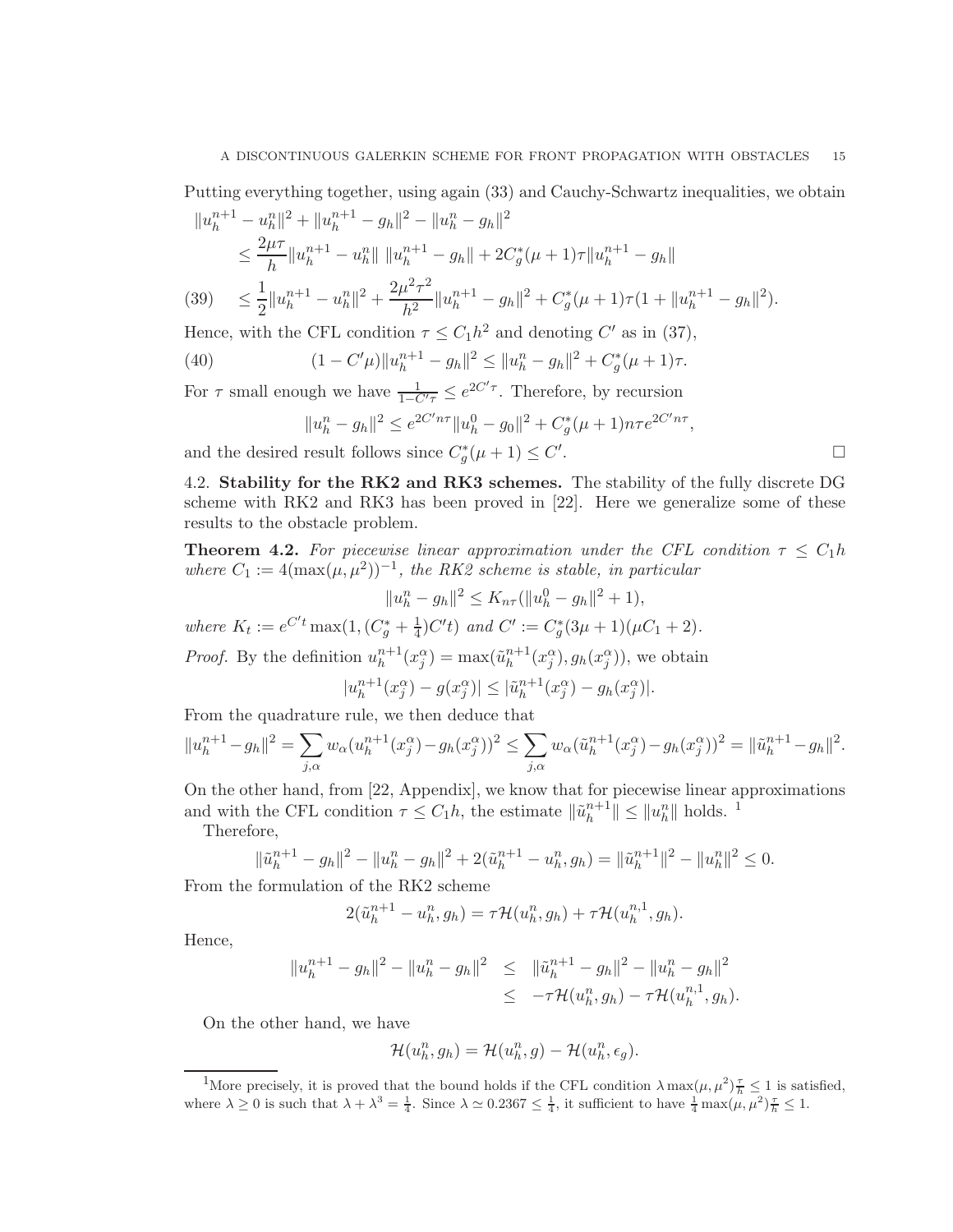Since g is Lipschitz continuous,

$$
|\mathcal{H}(u_h^n, g)| = |(u_h^n, g_x)| \le ||u_h^n|| \, ||g_x|| \le C_g^* ||u_h^n||.
$$

Furthermore, using (36),

$$
|\mathcal{H}(u_h^n, \epsilon_g)| \leq ||u_h^n|| \, ||(\epsilon_g)_x|| + \sqrt{2} ||u_h^n||_{\Gamma_h} \, ||\epsilon_g||_{\Gamma_h} \leq 3C_g^* \mu ||u_h^n||.
$$

In summary

$$
|\mathcal{H}(u_h^n, g_h)| \leq C_g^*(3\mu+1) \|u_h^n\|,
$$

and similarly

$$
|\mathcal{H}(u_h^{n,1}, g_h)| \le C_g^*(3\mu + 1) \|u_h^{n,1}\|.
$$

Therefore,

(41) 
$$
||u_h^{n+1} - g_h||^2 - ||u_h^n - g_h||^2 \leq C_g^*(3\mu + 1) \tau (||u_h^n|| + ||u_h^{n,1}||).
$$

Then, by the scheme definition for  $u_h^{n,1}$  $h^{n,1}$  and using  $\tau \leq C_1 h$ , we have

$$
||u_h^{n,1}||^2 = (u_h^{n,1}, u_h^{n,1}) = (u_h^n, u_h^{n,1}) + \tau \mathcal{H}(u_h^n, u_h^{n,1})
$$
  

$$
\leq ||u_h^n|| ||u_h^{n,1}|| + \mu \frac{\tau}{h} ||u_h^n|| ||u_h^{n,1}|| \leq (1 + \mu C_1) ||u_h^n|| ||u_h^{n,1}||,
$$

and thus

(42) 
$$
||u_h^{n,1}|| \le (1 + \mu C_1) ||u_h^{n}||.
$$

We deduce from (41) and (42) the bound

$$
||u_h^{n+1} - g_h||^2 - ||u_h^n - g_h||^2 \leq C' \tau ||u_h^n||
$$

where  $C' := C_g^*(3\mu + 1)(\mu C_1 + 2)$ . Now we use that

$$
||u_h^n|| \le ||u_h^n - g_h|| + ||g_h|| \le ||u_h^n - g_h||^2 + \frac{1}{4} + C_g^*
$$

to obtain

$$
||u_h^{n+1} - g_h||^2 \le (1 + C'\tau)||u_h^n - g_h||^2 + (C_g^* + \frac{1}{4})C'\tau.
$$

Using  $1 + C' \tau \leq e^{C' \tau}$  and similarly to the previous proof, we deduce

$$
||u_h^n - g_h||^2 \le e^{C'n\tau} (||u_h^0 - g_h||^2 + (C_g^* + \frac{1}{4})C'n\tau,
$$

which proves the desired result.

**Theorem 4.3.** Let  $C_1 := (2 \max(\mu, \mu^2))^{-1}$ . Under the CFL condition  $\tau \le C_1 h$ , the RK3 *scheme is stable, in particular*

$$
||u_h^n - g_h||^2 \le K_{n\tau}(||u_h^0 - g_h||^2 + 1),
$$

where  $K_t := e^{C't} \max(1, C''t)$  and  $C', C''$  depend only of  $C_g^*, C_1$  and  $\mu$ .

*Proof.* The proof follows the same line as in the proof of the previous theorem. The only difference is that the scheme from RK3 yields

$$
2(\tilde{u}_h^{n+1} - u_h^n, g_h) = \frac{1}{3}\tau(\mathcal{H}(u_h^n, g_h) + \mathcal{H}(u_h^{n,1}, g_h) + 4\mathcal{H}(u_h^{n,2}, g_h)).
$$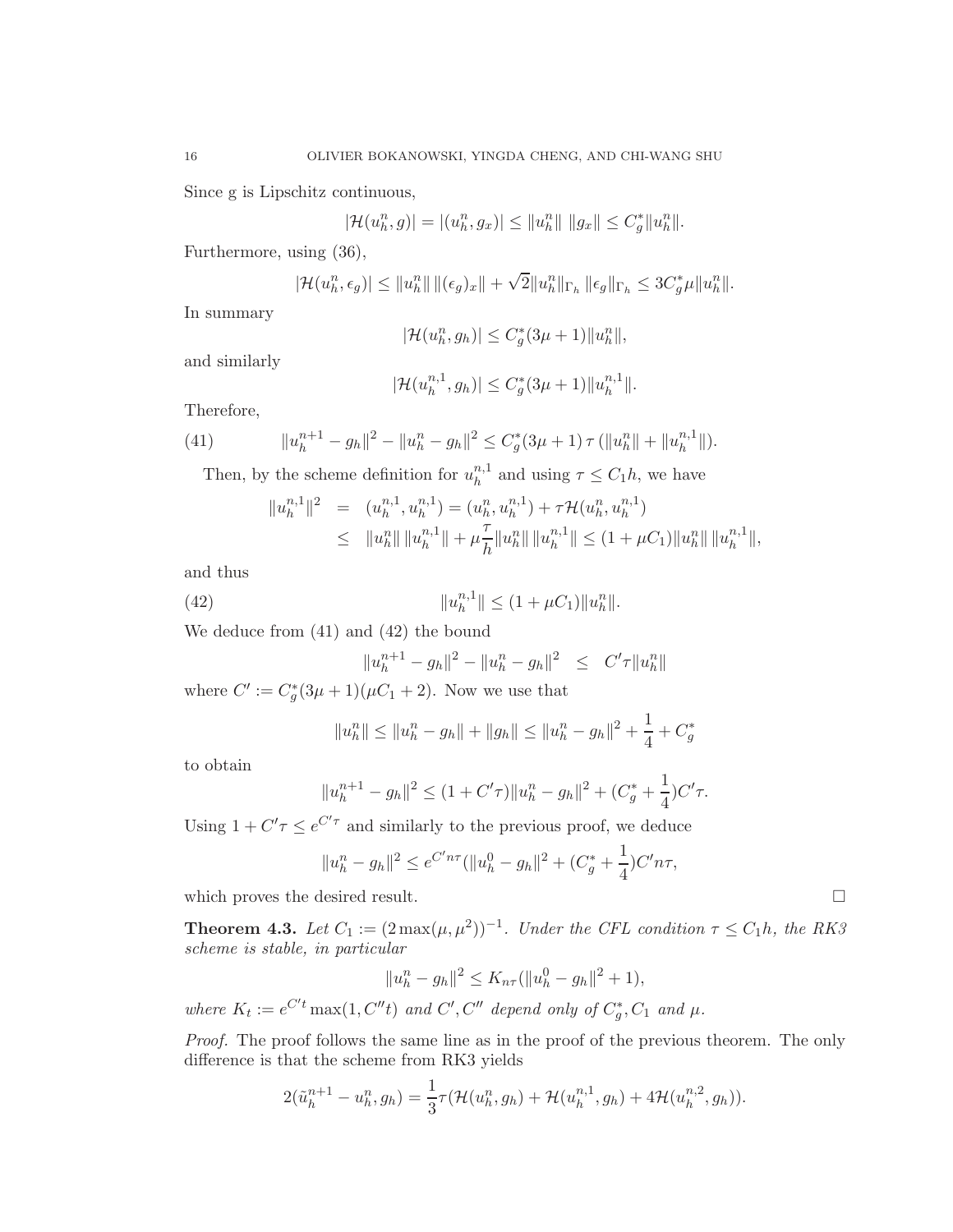It is also proved in [22] that  $\|\tilde{u}_h^{n+1}\|$  $\|h^{n+1}\| \leq \|u^n_h\|$  under the CFL condition  $\tau \leq C_1 h$ . From similar arguments as in the previous proof,

$$
|2(\tilde{u}_h^{n+1} - u_h^n, g_h)| \le \frac{1}{3} C_g^*(3\,\mu + 1)\tau(||u_h^n|| + ||u_h^{n,1}|| + 4||u_h^{n,2}||).
$$

In the proof of the previous theorem, we have already obtained  $||u_h^{n,1}||$  $||_{h}^{n,1}|| \leq (1 + \mu C_1)||u_h^{n}||.$ We can estimate  $||u_h^{n,2}||$  $\|h^{n,2}\|$  in a similar way:

$$
\begin{split} \|u_h^{n,2}\|^2 &= (u_h^{n,2}, u_h^{n,2}) = \frac{3}{4}(u_h^n, u_h^{n,2}) + \frac{1}{4}(u_h^{n,1}, u_h^{n,2}) + \frac{1}{4}\tau \mathcal{H}(u_h^{n,1}, u_h^{n,2}) \\ &\leq \frac{3}{4} \|u_h^n\| \|u_h^{n,2}\| + \frac{1}{4} \|u_h^{n,1}\| \|u_h^{n,2}\| + \mu \frac{\tau}{4h} \|u_h^{n,1}\| \|u_h^{n,2}\| \\ &\leq \frac{1}{4}(3 + (1 + \mu C_1)^2) \|u_h^n\| \|u_h^{n,2}\|, \end{split}
$$

and hence we have  $||u_h^{n,2}||$  $||u_h^{n,2}|| \leq \frac{1}{4}(3 + (1 + \mu C_1)^2)||u_h^{n}||$ . Therefore,

$$
|2(\tilde{u}_h^{n+1} - u_h^n, g_h)| \le C' \tau ||u_h^n||,
$$

where  $C' := \frac{1}{3}C_g^*(3\mu + 1)(1 + (1 + \mu C_1) + \frac{1}{4}(3 + (1 + \mu C_1)^2))$ . Then we conclude to the desired result as in the proof of Theorem 4.2.

#### 5. Numerical results

In this section, we consider various numerical tests to validate our scheme. We always use the RK3 version of the schemes. In one dimensional and two dimensional setting, we perform accuracy test for the solution away from singular points. For two dimensional examples, we are mainly concerned with evolution of the zero level set.

Example 1 (1–d, linear). We first consider a one-dimensional test:

(43) 
$$
\min(u_t + u_x, u - g(x)) = 0, \quad t > 0, \ x \in [-1, 1],
$$

(44)  $u(0, x) = u_0(x), \quad x \in [-1, 1],$ 

with periodic boundary conditions and  $g(x) := \sin(\pi x), u_0(x) := 0.5 + \sin(\pi x)$ . In that case, for times  $0 \le t \le 1$ , the exact solution is given by :

$$
u^{(1)}(t,x) = \begin{cases} \max(u_0(x-t), g(x)) & \text{if } t < \frac{1}{3}, \\ \max(u_0(x-t), g(x), 1_{x \in [0.5,1]}) & \text{if } t \in [\frac{1}{3}, \frac{1}{3} + \frac{1}{2}], \\ \max(u_0(x-t), g(x), 1_{x \in [-1, t-\frac{1}{3}-\frac{1}{2}] \cup [0.5,1]}) & \text{if } t \in [\frac{1}{3} + \frac{1}{2}, 1]. \end{cases}
$$

In Table 1 we show the numerical errors away from the singular points of the solution  $u(t,.)$ : we have computed all error norms in the region  $[-1,1] \setminus \left( \begin{array}{c} \bigcup \end{array} \right)$  $_{i=1,3}$  $[s_i - \delta, s_i + \delta]$  where

 $s_1 := -0.1349733$ ,  $s_2 := 0.5$  and  $s_3 = 2/3$  are the three singular points of the solution at time  $t = 0.5$ , and with  $\delta = 0.1$ . We observe the optimal third order convergence rate for  $P^2$  elements.

In Figure 1 we show the numerical solution which agrees well with the exact solution everywhere.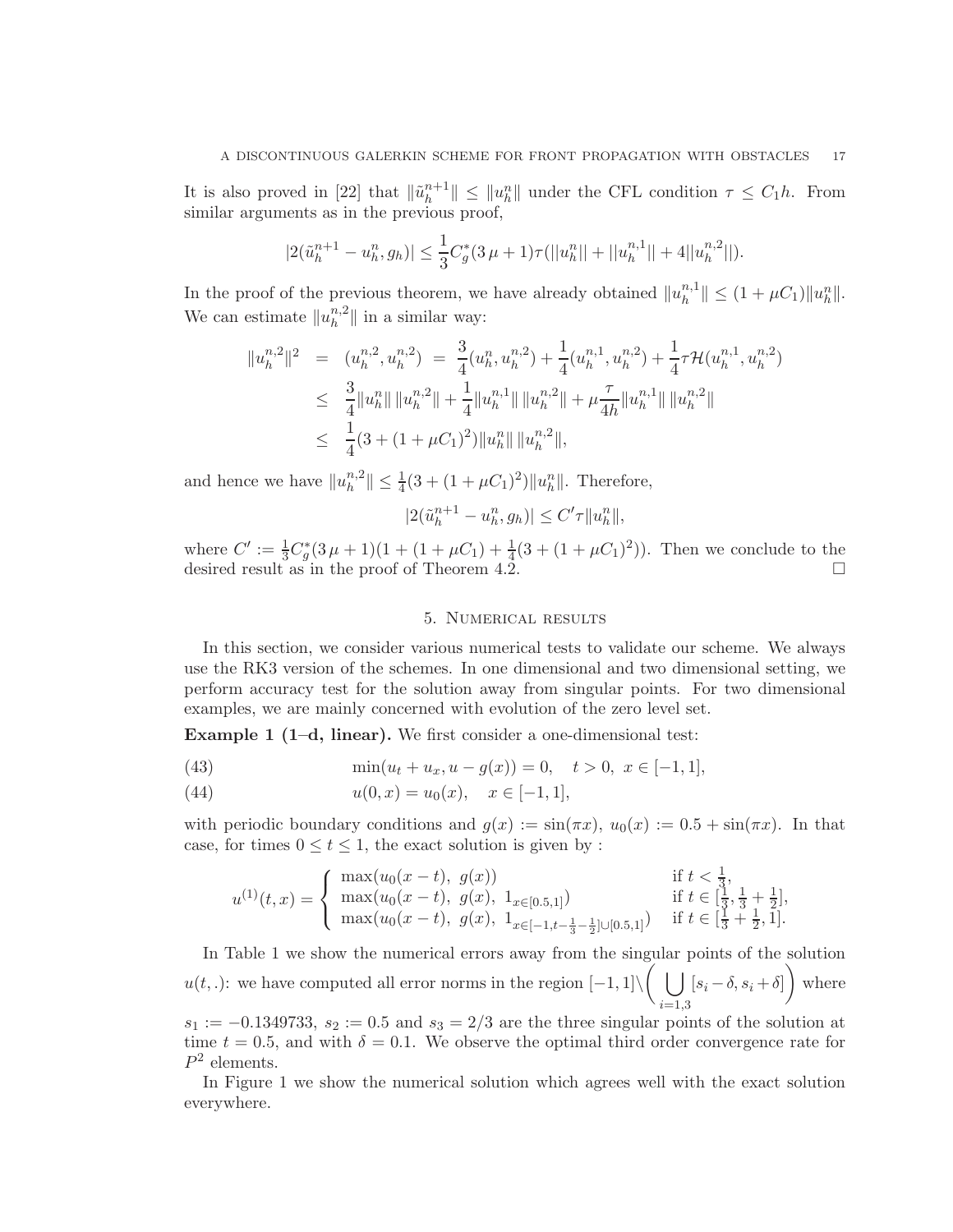TABLE 1. Example 1.  $t = 0.5$ .  $P^2$  elements.

|  |                                                   |  | $N_x$ $\Delta x$   $L^1$ -error order   $L^2$ -error order   $L^\infty$ -error order |      |
|--|---------------------------------------------------|--|--------------------------------------------------------------------------------------|------|
|  |                                                   |  | 40 $5.00e-2$   $3.34e-05$ $2.41$   $1.01e-04$ $1.98$   $7.02e-04$ $2.20$             |      |
|  |                                                   |  | 80 2.50e-2   1.77e-06 4.24   3.64e-06 4.79   2.82e-05 4.64                           |      |
|  |                                                   |  | 160 1.25e-2   1.78e-07 3.31   2.91e-07 3.64   2.40e-06                               | 3.55 |
|  | 320 6.25e-3   2.13e-08 3.06   3.43e-08            |  | $3.08$   1.28e-07                                                                    | 4.23 |
|  | 640 $3.13e-3$   2.66e-09 $3.00$   4.28e-09 $3.00$ |  | $1.60e-08$                                                                           | 3.00 |
|  |                                                   |  | 1280 1.56e-3 $\vert$ 3.32e-10 3.00 $\vert$ 5.35e-10 3.00 $\vert$ 2.00e-09 3.00       |      |



FIGURE 1. Example 1, times  $t = 0$  (initial data),  $t = 0.5$  and  $t = 1$ , using  $P^2$  elements with  $N_x = 20$  mesh cells (obstacle : green dotted line)

**Example 2** (1–d, nonlinear). We consider a one-dimensional test with a nonlinear Hamiltonian:

(45)  $\min(u_t + |u_x|, u - g(x)) = 0, \quad t > 0, \ x \in [-1, 1],$ 

(46) 
$$
u(0,x) = u_0(x), \quad x \in \Omega,
$$

with periodic boundary conditions and  $g(x) := \sin(\pi x)$ ,  $u_0(x) := 0.5 + \sin(\pi x)$ . In this particular case, the exact solution is given by:

$$
u(t,x) = \max(\bar{u}(t,x), g(x))
$$

where  $\bar{u}$  is the solution of the Eikonal equation  $u_t + |u_x| = 0$  and can be computed from the formula  $\bar{u}(t, x) := \min_{y \in [x-t, x+t]} u_0(y)$  and which simplifies here to

(47) 
$$
\bar{u}(t,x) = \begin{cases} u^{0}(x+t) & \text{if } x \leq -0.5-t \\ -0.5 & \text{if } x \in [-0.5-t, -0.5+t] \\ \min(u^{0}(x-t), u^{0}(x+t)) & \text{if } x \geq -0.5+t \end{cases}
$$

For times  $t \geq \frac{1}{3}$  $\frac{1}{3}$ , the solution remains unchanged.

In Figure 2 we show the numerical solution for times  $t \in \{0.2, 0.4\}$ , which agrees well with the exact solution.

Example 3 (2–d, linear, accuracy test). The equation solved is

(48) 
$$
\min(u_t + \frac{1}{2}u_x + \frac{1}{2}u_y, u - g(x, y)) = 0, \quad t > 0, (x, y) \in \Omega,
$$

(49)  $u(0, x, y) = u_0(x, y), \quad (x, y) \in \Omega,$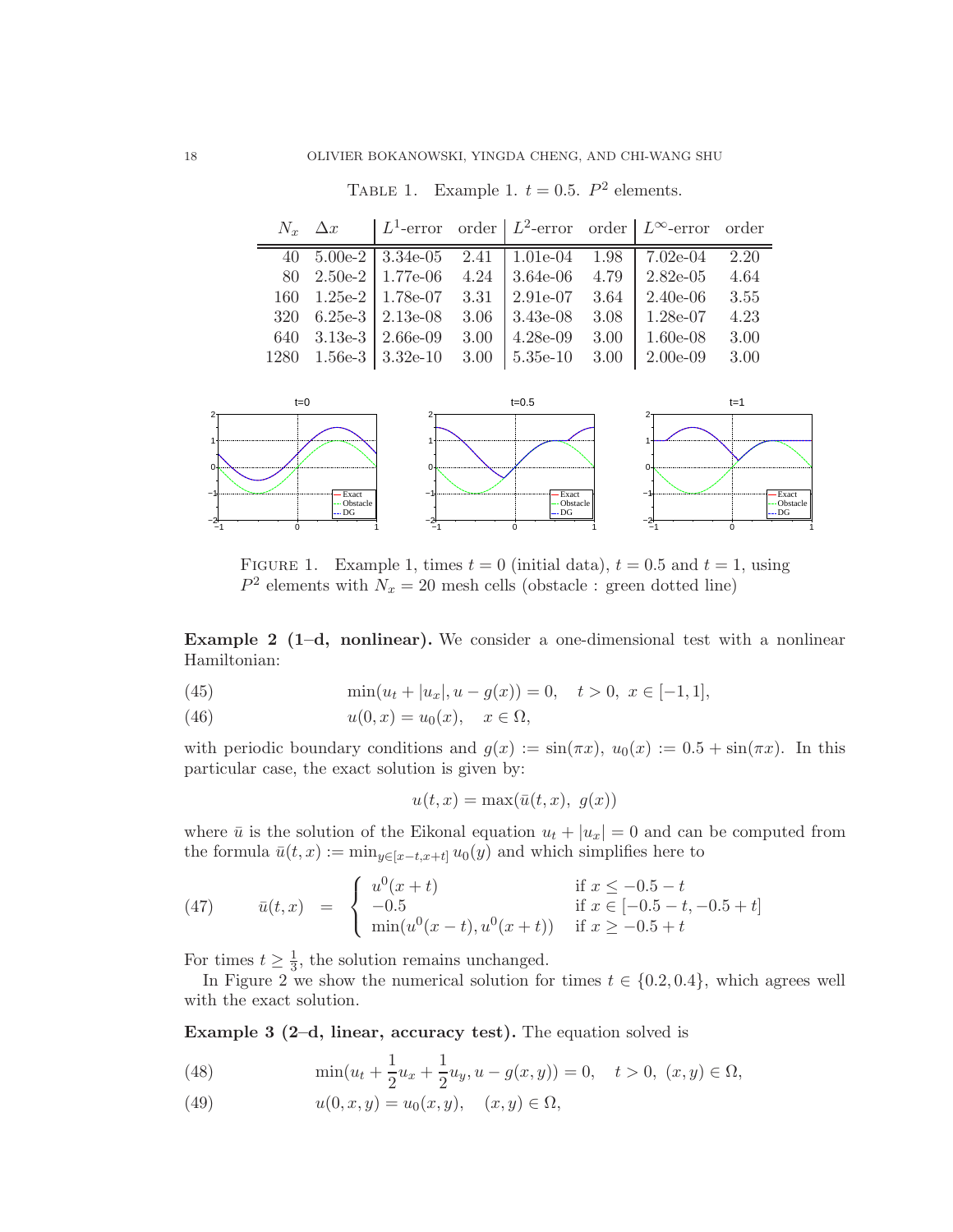

FIGURE 2. Example 2, numerical and exact solutions at times  $t = 0.2$ and  $t = 0.4$ ,  $N_x = 20$ , using  $P^2$  (obstacle : green dotted line).

where  $g(x, y) := \sin(\pi(x + y))$ ,  $u_0(x, y) = 0.5 + g(x, y)$ , and  $\Omega = [-1, 1]^2$  with periodic boundary conditions. The exact solution is known and is obtained as in Example 1:

$$
u(t, x, y) = u^{(1)}(t, x + y)
$$

(where  $u^{(1)}$  is the exact solution for Example 1).

Accuracy results are shown in Table 2 for time  $t = 0.5$ , The errors are computed away from the singular zone, that is, only in the region  $\{(x, y) \in \Omega, 1 \le i \le 3, d(x+y-s_i, 2\mathbb{Z}) \ge$ δ)}, with  $\delta = 0.1$ . We observe optimal convergence rate in this example.

TABLE 2. Example 3.  $t = 0.5$ .  $Q^2$  elements.

|    | $N_x = N_y \Delta x = \Delta y \mid L^1$ -error order $\mid L^2$ -error order $\mid L^{\infty}$ -error order |  |  |                                                                                                                                                                                                                                   |  |
|----|--------------------------------------------------------------------------------------------------------------|--|--|-----------------------------------------------------------------------------------------------------------------------------------------------------------------------------------------------------------------------------------|--|
| 10 |                                                                                                              |  |  | $\begin{tabular}{c cccc} 2.00e-1 & 7.70e-03 & - & 1.03e-02 & - & 1.04e-01 & - \\ 1.00e-1 & 9.27e-04 & 3.05 & 1.28e-03 & 3.01 & 8.71e-03 & 3.58 \\ 5.00e-2 & 9.48e-05 & 3.29 & 1.67e-04 & 2.94 & 1.04e-03 & 3.06 \\ \end{tabular}$ |  |
| 20 |                                                                                                              |  |  |                                                                                                                                                                                                                                   |  |
| 40 |                                                                                                              |  |  |                                                                                                                                                                                                                                   |  |
| 80 |                                                                                                              |  |  | 2.50e-2 7.15e-06 3.73 1.11e-05 3.91 1.02e-04 3.34                                                                                                                                                                                 |  |

**Example 4 (2–d, linear).** The initial data is  $u_0(\mathbf{x}) := ||\mathbf{x} - (-0.5, 0)||_{\infty} - 0.3$ , with  $\mathbf{x} = (x, y)$ . The obstacle is coded by  $g(\mathbf{x}) := 0.25 - ||\mathbf{x} - (0, 0.25)||_{\infty}$ . The equation solved is

(50) 
$$
\min(u_t + u_x, u - g(x, y)) = 0, \quad t > 0, (x, y) \in \Omega,
$$

(51)  $u(0, x, y) = u_0(x, y), \quad (x, y) \in \Omega,$ 

and the domain is  $\Omega := [-1, 1]^2$  (with periodic boundary conditions).

Results are shown in Fig. 3 at three different times, which agree well with the exact solution.

Example 5 (2–d, linear, variable coefficients). We consider

$$
f(x,y) := \begin{pmatrix} -2\pi y \\ 2\pi x \end{pmatrix} \max(1 - ||\mathbf{x}||_2, 0).
$$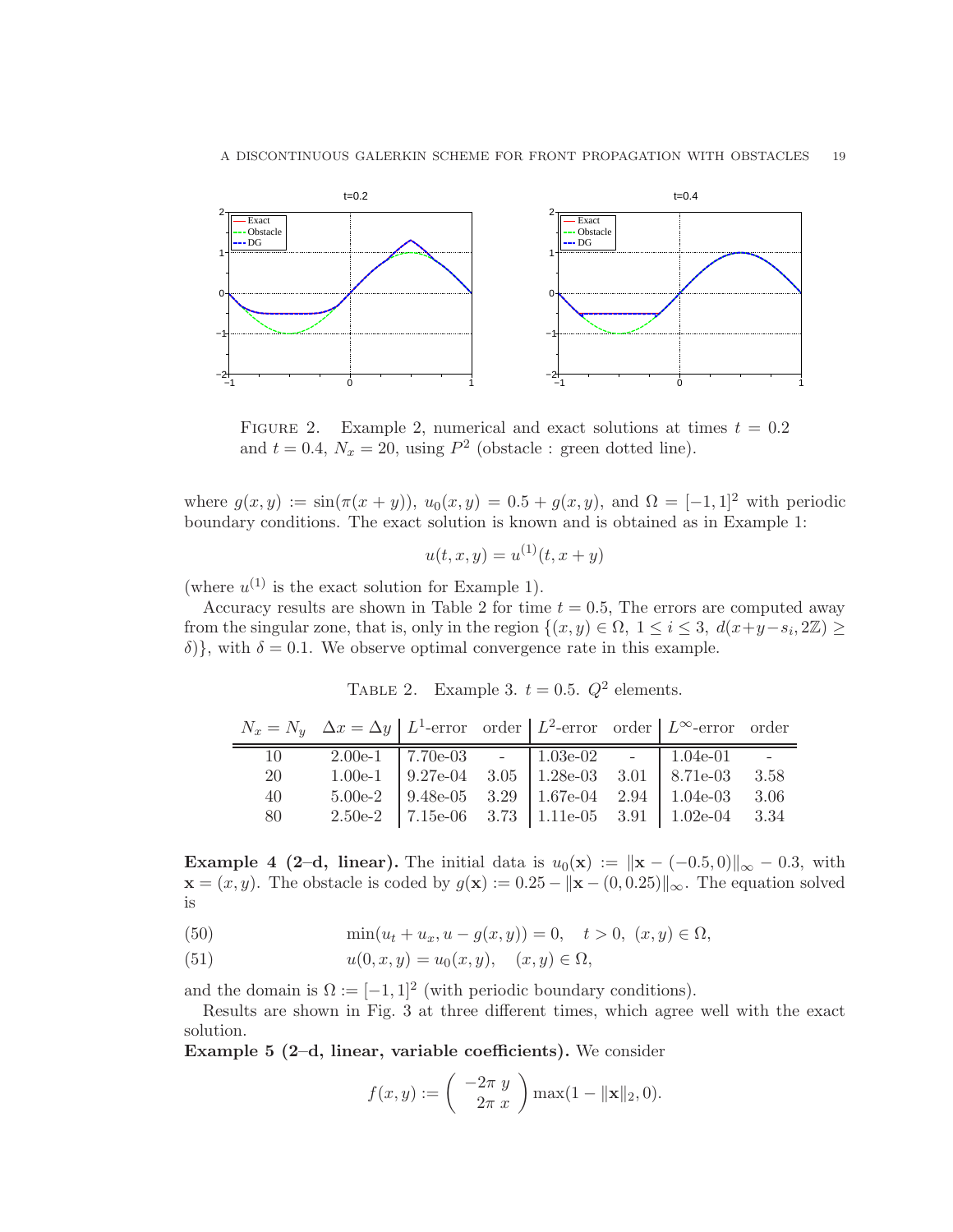

FIGURE 3. Example  $4(N_x = N_y = 40)$ , times  $t \in \{0, 0.5, 1\}$ 

where  $\|\mathbf{x}\|_2 := \sqrt{x^2 + y^2}$  and with a Lipschitz continuous initial data  $u_0$ :

(52) 
$$
u_0(x, y) = \min(\max(y, -1), 1).
$$

The function  $u_0$  has a 0-level set which is the x axis:  $\{x = (x, y) \in \mathbb{R}^2 \mid y = 0\}$ . When there is no obstacle function, the exact solution is known  $^2$ 

Computations have been done up to time  $t = 1.0$  (see Figure 4), on the domain  $(x, y) \in$  $[-1, 1]^2$ , on a 20 × 20 mesh, with piecewise  $Q^2$  elements in space. The obstacle constraint is well taken into account (the square obstacle prevents the front to evolve between two arcs tangent to the square).

**Example 6 (2-d, nonlinear).** In this example we consider an initial data  $u_0(x, y)$  :=  $||(x, y) - (1, 0)||_{\infty} - 0.5$ , an obstacle coded by  $g(x, y) := 0.5 - ||(x, y) - (0, 0.5)||_{\infty}$ , and the problem

(53)  $\min(u_t + \max(0, 2\pi(-y, x) \cdot \nabla u), u - g(x, y)) = 0, \quad t > 0, (x, y) \in \Omega,$ 

(54) 
$$
u(0, x, y) = u_0(x, y), \quad (x, y) \in \Omega,
$$

The domain is  $\Omega := [-2, 2]^2$ . Thus we want to compute the backward reachable set associated to the dynamics  $f(x, y) = -2\pi(-y, x)$  and the target  $\mathcal{T} = \{(x, y), u_0(x, y) \le 0\}$ , together with an obstacle or forbidden zone represented by  $\{(x, y), g(x, y) \geq 0\}.$ 

Result is shown in Fig. 5 at different times. No entropy fix was needed, and we see a very good agreement with the exact solution.

Remark 5.1 (Comparison with a penalization approach). *We consider this nonlinear example to compare with the penalization approach. Here we have numerically approximated equation* (9) *by the DG method. We have tested various penalization parameters*  $\varepsilon \in \{10^{-k}, k = 1, \ldots, 5\}$ . Results are shown in Fig. 6 in the case of  $\varepsilon = 10^{-2}$ . Although *the qualitative behavior of the zero-level set is obtained, we see that we lose completely the precision of the DG method.*

*There is no intuitive way to define* ε *and we show here the results for the penalization parameter that gave the best results. If* ε *is greater than* 0.01 *then the obstacle is not taken into account well enough. On the other hand if*  $\varepsilon$  *is too small then the solution becomes* 

$$
^2u(t,\mathbf{x}) := u_0(R(-2\pi a(\mathbf{x})\;t)\;\mathbf{x})\;\text{where}\;R(\theta) := \begin{pmatrix} \cos(\theta) & -\sin(\theta) \\ \sin(\theta) & \cos(\theta) \end{pmatrix} \text{ and } a(\mathbf{x}) := \max(1 - ||\mathbf{x}||_2, 0).
$$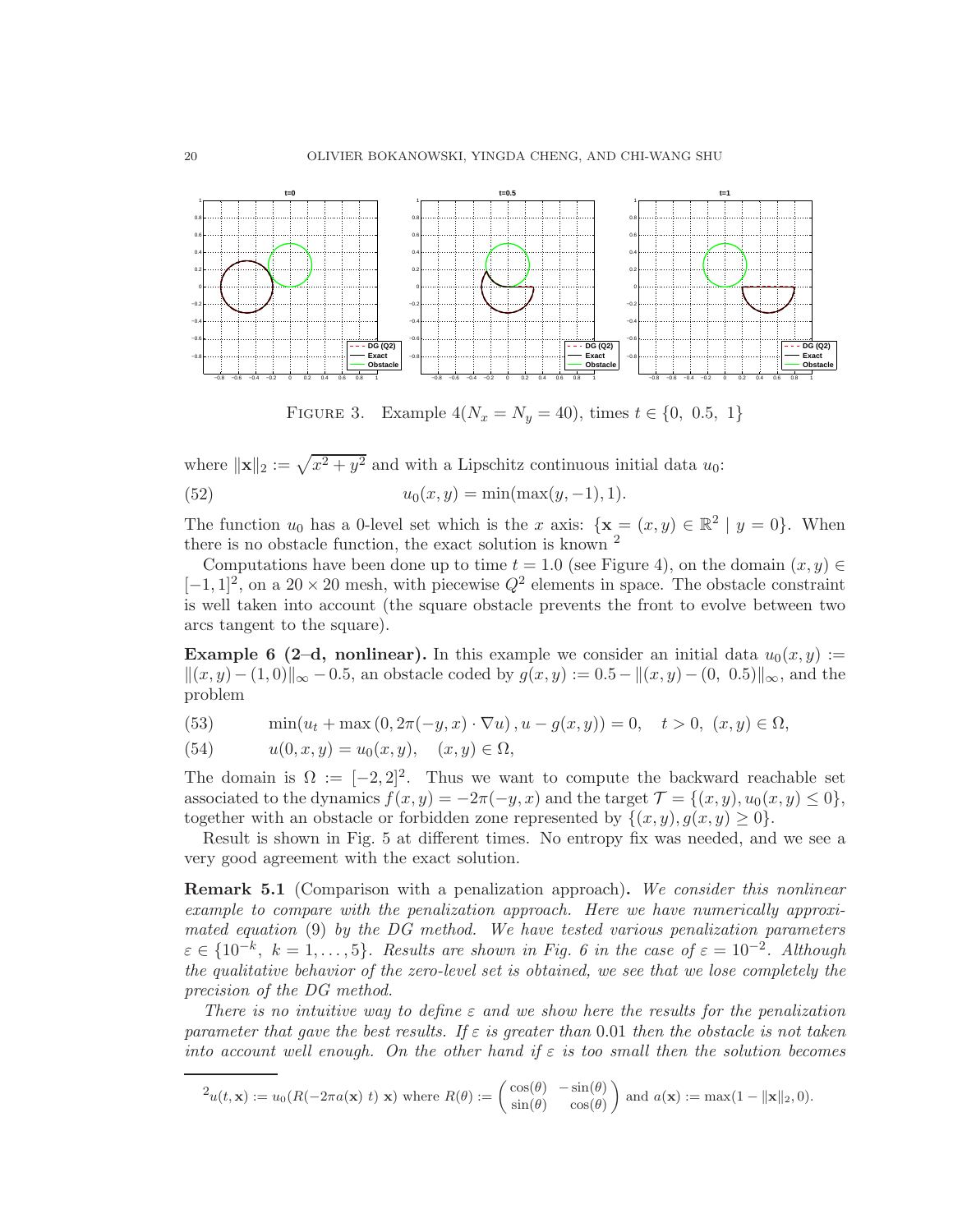

FIGURE 4. Example 5, plots at times  $t \in \{0.25, 0.5, 0.75, 1\}$ , with  $Q^2$ and  $40 \times 40$  mesh cells.

*too large in the obstacle domain (where*  $g(x, y) > 0$ ) and the 0-level set of the numerical *solution becomes badly perturbed.*

Example 7. We consider the problem

(55) 
$$
\min(u_t + \max\left(0, u_x + \frac{1}{2}|u_y|\right), u - g(x, y)) = 0, \quad t > 0, \ (x, y) \in \Omega,
$$

(56) 
$$
u(0, x, y) = u_0(x, y), \quad x \in \Omega,
$$

with  $u_0(\mathbf{x}) := \|\mathbf{x} - (-1.0, 0)\|_{\infty} - 0.5$  and  $g(\mathbf{x}) := \min\left(0.25, \|\mathbf{x} - (0.2, 0)\|_{2} - 0.5\right)$ , corresponding to a square initial data and a disk obstacle.

In this example the "entropy fix" is needed. Results are given in Fig. 7. The numerical solution again agrees well with the exact solution.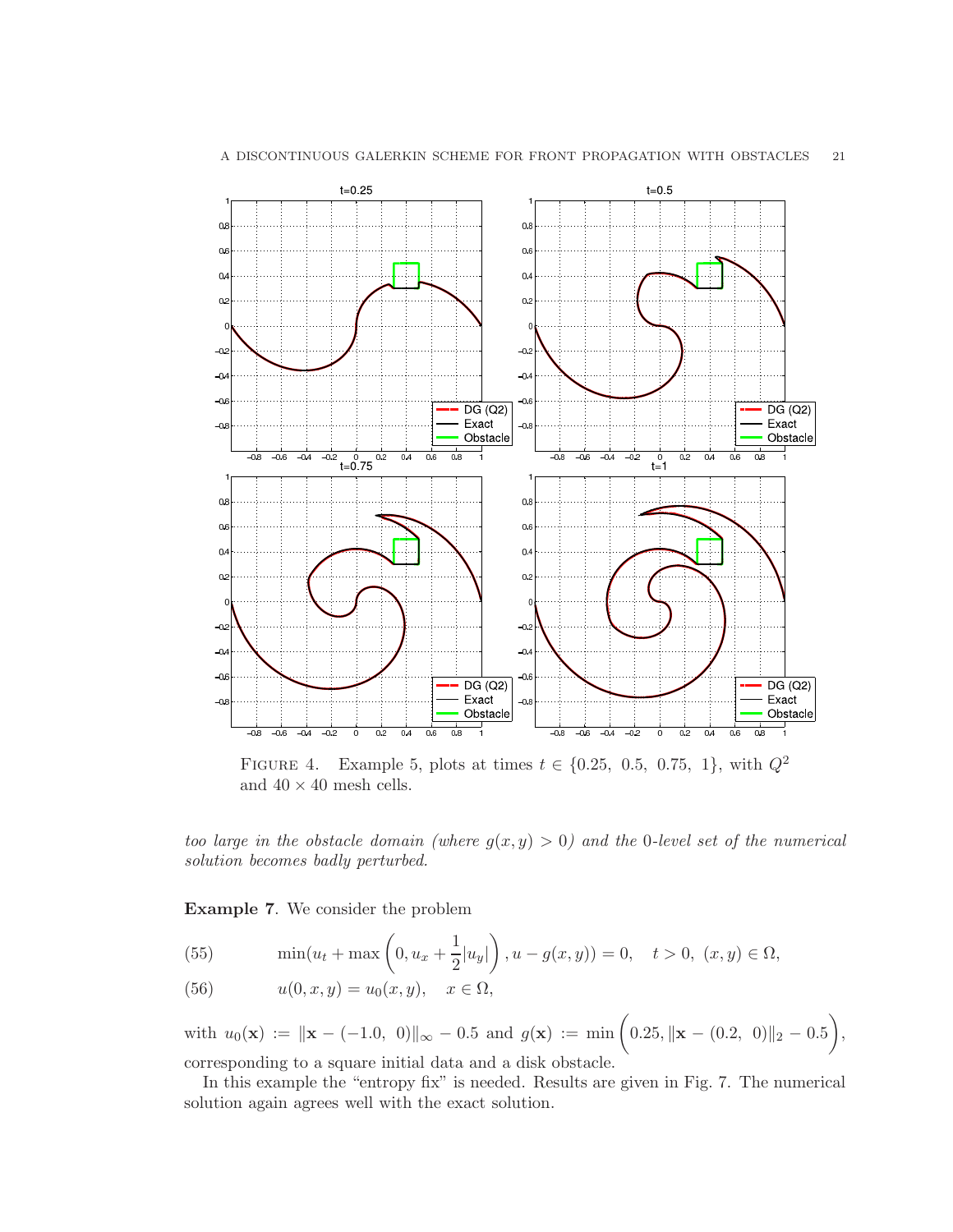

FIGURE 5. Example 6, plots at times  $t \in \{0, 0.25, 0.5, 0.75\}$ , with  $Q^2$ and  $80 \times 80$  mesh cells.

Example 8 (Narrow band approach). In this example we propose a simple narrow band approach adapted to front propagation problems using the DG schemes of the present paper.

The narrow band algorithm is as follows. We define a "cutoff" value, typically

$$
C:=2\Delta x.
$$

• The initial data  $u_0$  is transformed into

$$
\tilde{u}_0(x, y) := \min(C, \max(-C, u_0(x, y))).
$$

• At each time step, (i) for all index  $i, j$  (mesh cell centered at  $(x_i, y_j)$ ), we compute

$$
nlogo_{i,j}^0 = \begin{cases} 1 & \text{if } |u^n(x_i, y_j)| \le 0.99 \ C, \\ 0 & \text{otherwise} \end{cases}
$$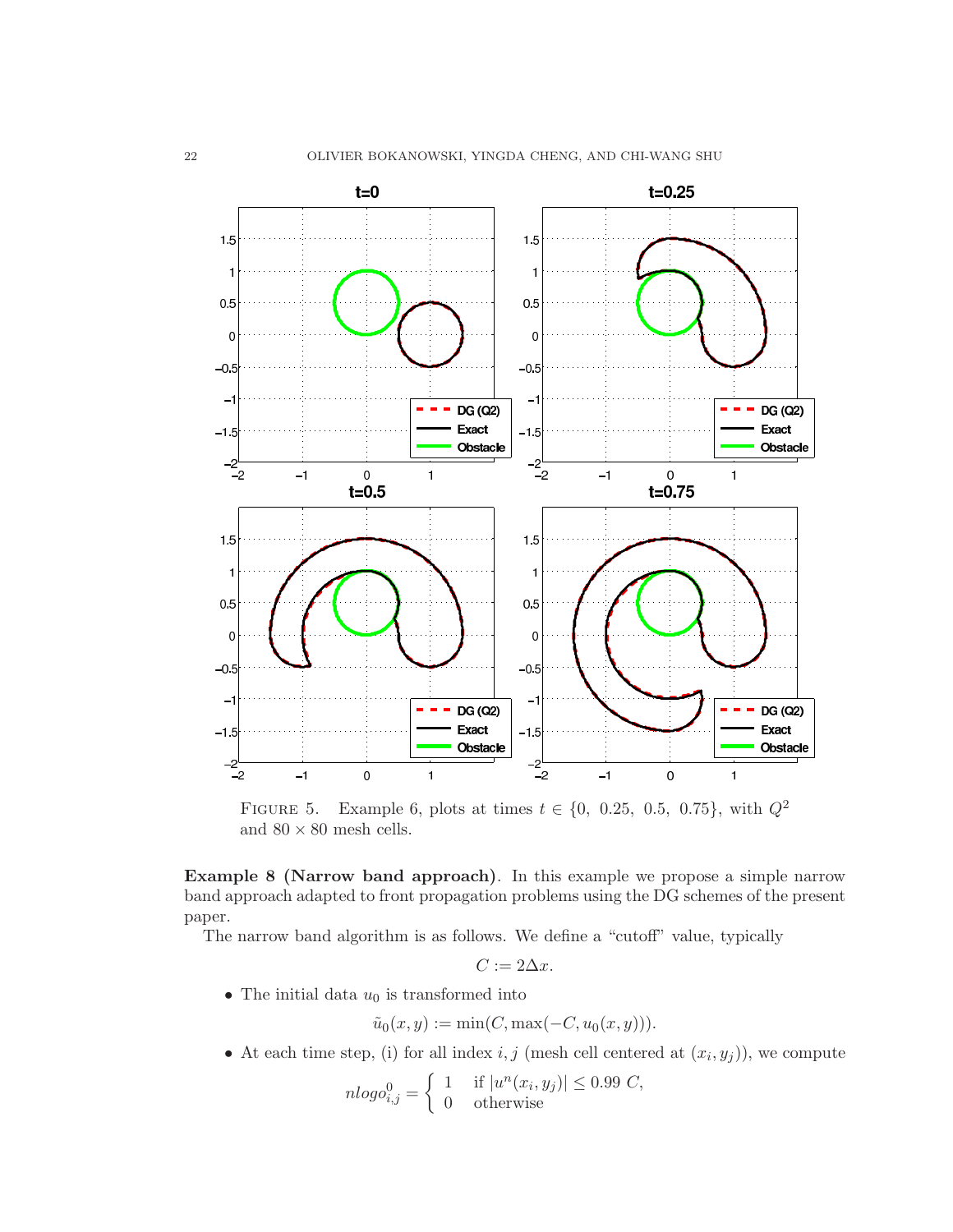

FIGURE 6. Example 6: Penalization approach with penalization parameter  $\varepsilon = 10^{-2}$ ,  $t \in \{0, 0.25, 0.5, 0.75\}$ , with  $Q^2$  and  $80 \times 80$  cells

 $\overline{2}$ 

 $\mathbf{1}$ 

(where  $u^n(x_i, y_j)$  denotes the DG polynomial value at the mesh cell center and at time  $t_n$ ).

 $\sqrt{2}$ 

 $\mathbf{1}$ 

• (ii) for all index  $i, j$ , we compute

$$
nlogo_{i,j} := \max(nlogo_{i,j}^0, nlogo_{i,j+1}^0, nlogo_{i,j-1}^0, nlogo_{i+1,j}^0, nlogo_{i-1,j}^0)
$$

• (iii) finally we do the DG computations only on cells  $(i, j)$  such that  $nlogo_{i,j} = 1$ .

In Figure 8 we apply the narrow band approach to the obstacle problem of example 6. We have plotted with dots the narrow band cells which are used at different times.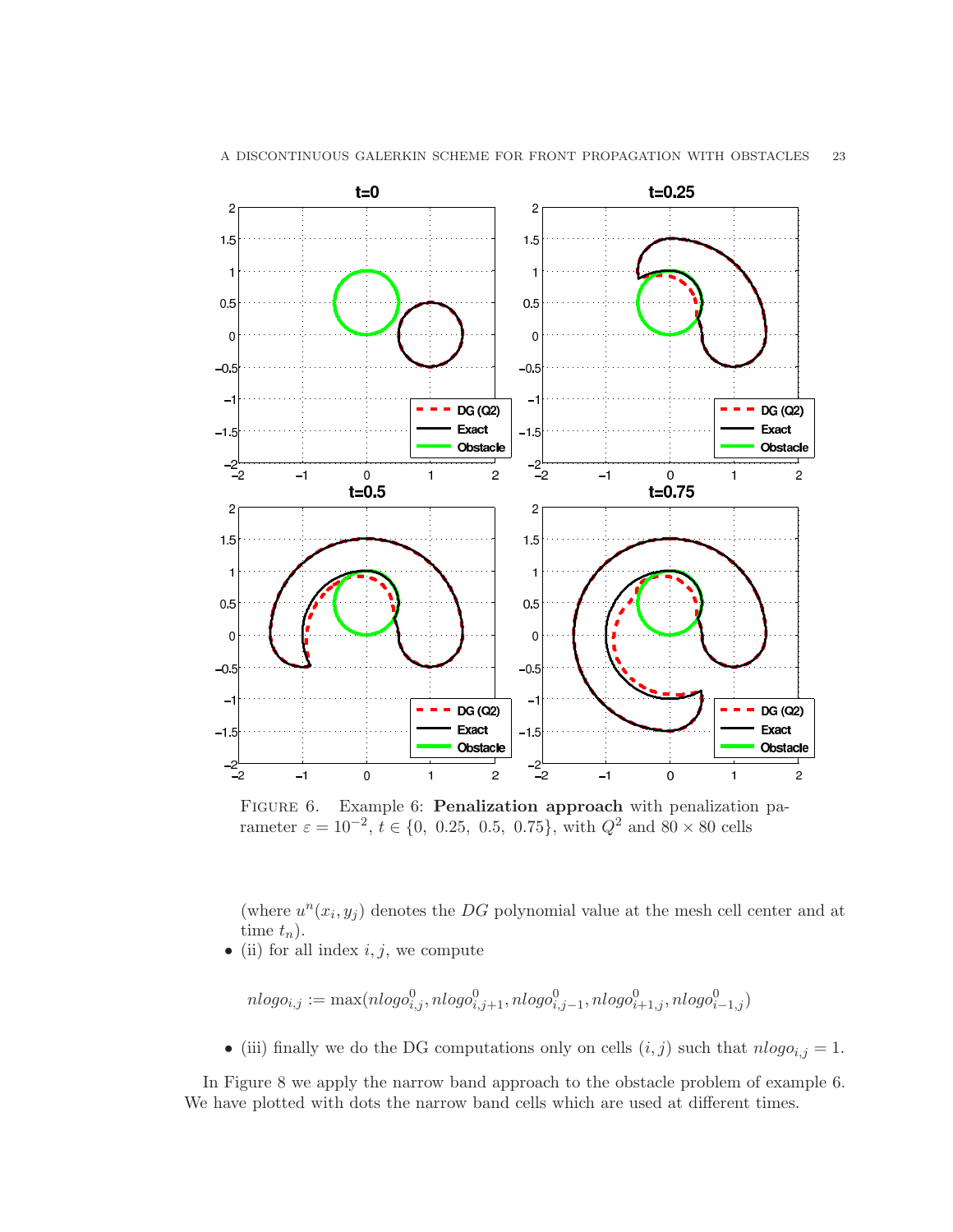

FIGURE 7. Example 7, plots at times  $t \in \{0, 0.4, 0.8, 1.2, 1.6, 2.0\}$ , with  $Q_2$  and  $80 \times 80$  mesh cells.

Furthermore in Table 3 we show some CPU times for a simplified advection problem (rotation of a circle)

(57a) 
$$
u_t + 2\pi(-y, x) \cdot \nabla u = 0, \quad t > 0, (x, y) \in \Omega,
$$

(57b) 
$$
u(0, x, y) = u_0(x, y), \quad (x, y) \in \Omega,
$$

and same initial data  $u_0$  as in Example 6. (The results for the complete Example 6 are similar excepted for a scaling factor on the CPU times.)

Here the "order" is computed as the ratio of CPU times  $time(N_x)/time(N_x/2)$ . For large  $N_x$  values, we observe an order of 8 (approximately) for the full approach, and of 4 (approximately) for the narrow band approach. This is justified for the narrow band approach because it will use a number of cells proportional to the length of the front (which accounts for a factor of 2) and there is another factor of 2 coming from the CFL condition  $\tau \leq const. \Delta x$ .

Note that in Table 3 we have used a parallel version of the code (Fortran OpenMP on a 8 core processor) to reduce the computational cost, since the DG schemes have the advantage to be easily parallelizable.

### 6. Concluding remarks

In this paper, we propose a DG approach to solve front propagation problems with obstacles. The scheme is explicit in time, and the obstacles are well taken into account through a simple projection step. The method is demonstrated to be high order accurate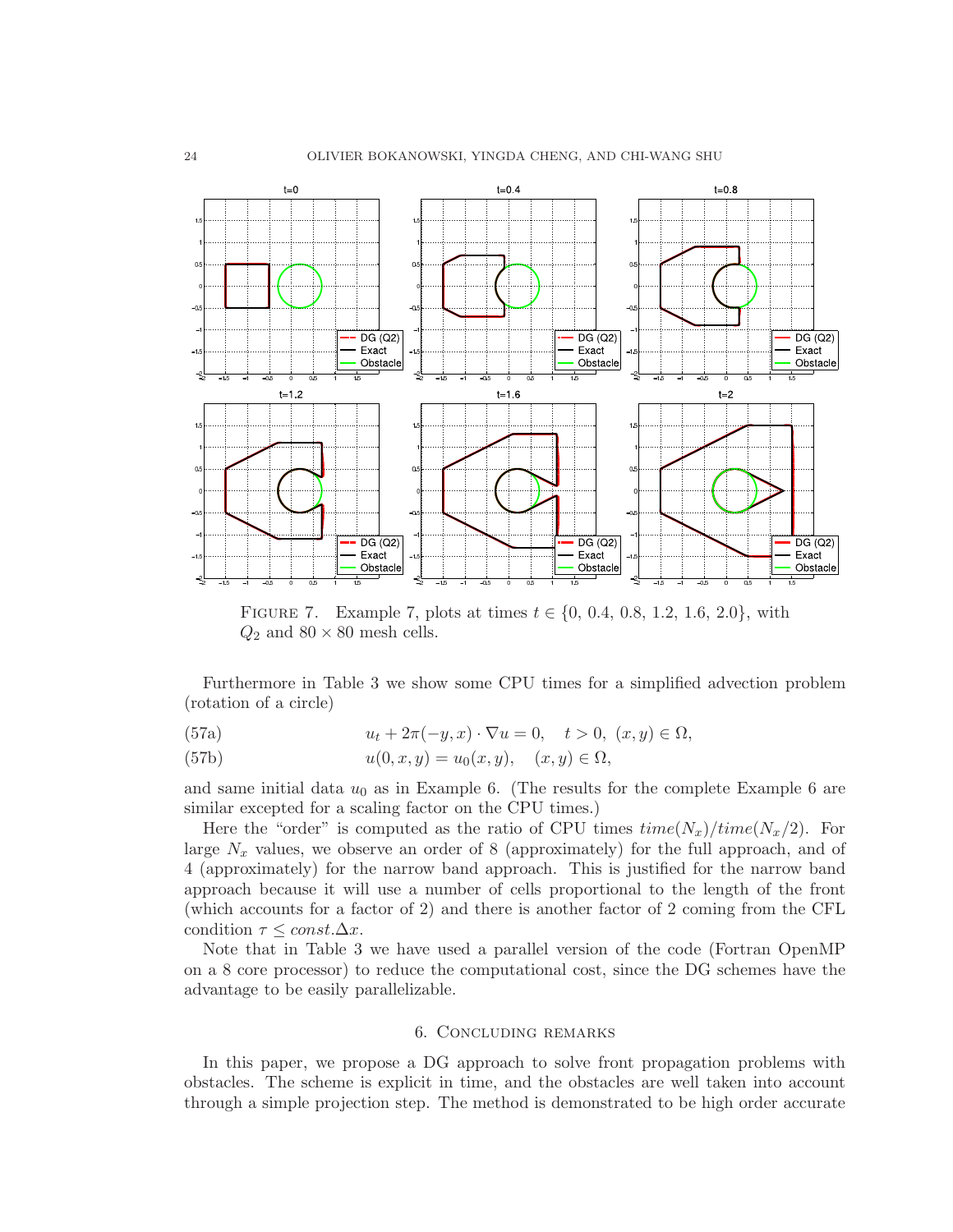Table 3. (Example 8) comparison of CPU times (in sec.) for full and narrow band approaches for  $(57)$ ,  $t = 0.5$ 

| $N_x$ |                       |      |         |             | full "order"   narrow band "order"   Gain (full / band) |
|-------|-----------------------|------|---------|-------------|---------------------------------------------------------|
| 20    | 8.1 s                 |      | 6.9 s   |             | 1.17                                                    |
|       | $40$   $45.2 s$       | 5.58 | 17.1 s  | 2.47        | 2.64                                                    |
|       | 80 347.4 s            | 7.68 |         | 83.4 s 4.87 | 4.16                                                    |
|       | $160$   2705.3 s 7.78 |      | 386.0 s | 4.62        | 7.00                                                    |



Figure 8. (Example 8) Narrow band approach for same problem as in example 6, with  $t \in \{0, 0.25, 0.5\}$ , with  $Q_2$  and  $80 \times 80$  mesh cells.

in smooth regions and has good resolution of singularities. Stability analysis are provided for three typical time discretization. Future work includes the study of convergence of the proposed schemes, a thorough investigation of the narrow band approach and applications to higher dimensional problems.

#### **REFERENCES**

- [1] Y. Achdou and O. Pironneau. Computational methods for option pricing. Frontiers in Applied Mathematics. SIAM, 2005.
- [2] M. Bardi and I. Capuzzo-Dolcetta. Optimal control and viscosity solutions of Hamilton-Jacobi-Bellman equations. Systems and Control: Foundations and Applications. Birkhäuser, Boston, 1997.
- [3] E. N. Barron. Viscosity solutions and analysis in  $\tilde{L}^{\infty}$ . Proceedings of the NATO advanced Study Institute, pages  $1 - 60$ , 1999.
- [4] A. Bensoussan and J. L. Lions. C. R. Acad. Sc. Paris, 276(Série A):1411–1415, 1973.
- [5] A. Bensoussan and J. L. Lions. On the support of the solution of some variational inequalities of evolution. J. Math. Soc. Japan, 28(1):1–17, 1976.
- [6] O. Bokanowski, Y. Cheng, and C.-W. Shu. A discontinuous Galerkin solver for front propagation. SIAM J. Scient. Comput., 33(2):923–938, 2011.
- [7] O. Bokanowski, N. Forcadel, and H. Zidani. Reachability and minimal times for state constrained nonlinear problems without any controllability assumption. SIAM J. Control Optim., 48(7):4292-4316, 2010.
- [8] O. Bokanowski, N. Forcadel, and H. Zidani. Deterministic state constrained optimal control problems without controllability assumptions. COCV, 17:995-1015, 2011.